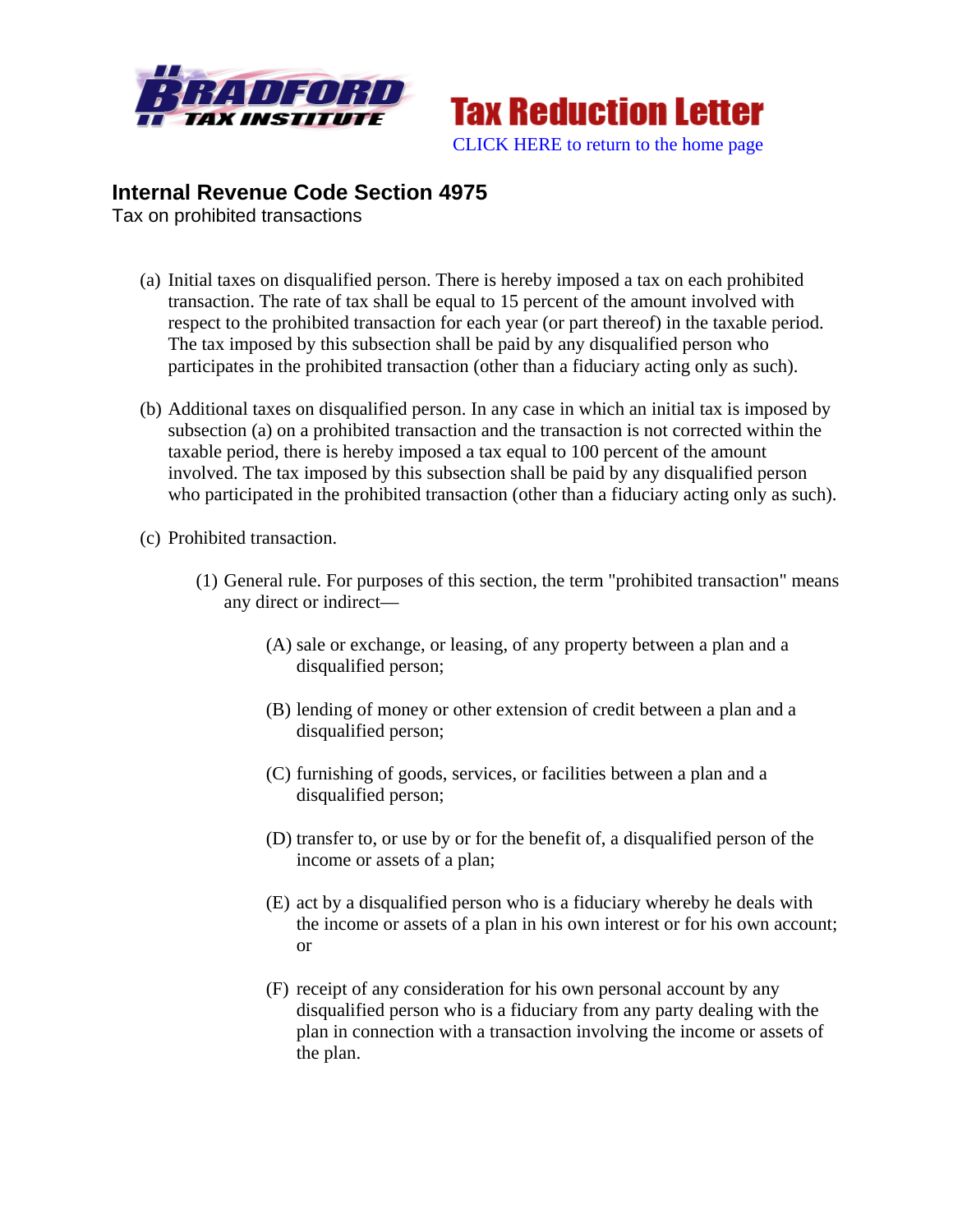- (2) Special exemption. The Secretary shall establish an exemption procedure for purposes of this subsection. Pursuant to such procedure, he may grant a conditional or unconditional exemption of any disqualified person or transaction, orders of disqualified persons or transactions, from all or part of the restrictions imposed by paragraph (1) of this subsection. Action under this subparagraph may be taken only after consultation and coordination with the Secretary of Labor. The Secretary may not grant an exemption under this paragraph unless he finds that such exemption is—
	- (A) administratively feasible,
	- (B) in the interests of the plan and of its participants and beneficiaries, and
	- (C) protective of the rights of participants and beneficiaries of the plan. Before granting an exemption under this paragraph, the Secretary shall require adequate notice to be given to interested persons and shall publish notice in the Federal Register of the pendency of such exemption and shall afford interested persons an opportunity to present views. No exemption may be granted under this paragraph with respect to a transaction described in subparagraph  $(E)$  or  $(F)$  of paragraph  $(1)$ unless the Secretary affords an opportunity for a hearing and makes a determination on the record with respect to the findings required under subparagraphs  $(A)$ ,  $(B)$ , and  $(C)$  of this paragraph, except that in lieu of such hearing the Secretary may accept any record made by the Secretary of Labor with respect to an application for exemption under section 408(a) of title I of the Employee Retirement Income Security Act of 1974.
- (3) Special rule for individual retirement accounts. An individual for whose benefit an individual retirement account is established and his beneficiaries shall be exempt from the tax imposed by this section with respect to any transaction concerning such account (which would otherwise be taxable under this section) if, with respect to such transaction, the account ceases to be an individual retirement account by reason of the application of section  $408(e)(2)(A)$  or if section 408(e)(4) applies to such account.
- (4) Special rule for Archer MSAs. An individual for whose benefit an Archer MSA (within the meaning of section  $220(d)$ ) is established shall be exempt from the tax imposed by this section with respect to any transaction concerning such account (which would otherwise be taxable under this section) if section  $220(e)(2)$  applies to such transaction.
- (5) Special rule for Coverdell education savings accounts. An individual for whose benefit a Coverdell education savings account is established and any contributor to such account shall be exempt from the tax imposed by this section with respect to any transaction concerning such account (which would otherwise be taxable under this section) if section 530(d) applies with respect to such transaction.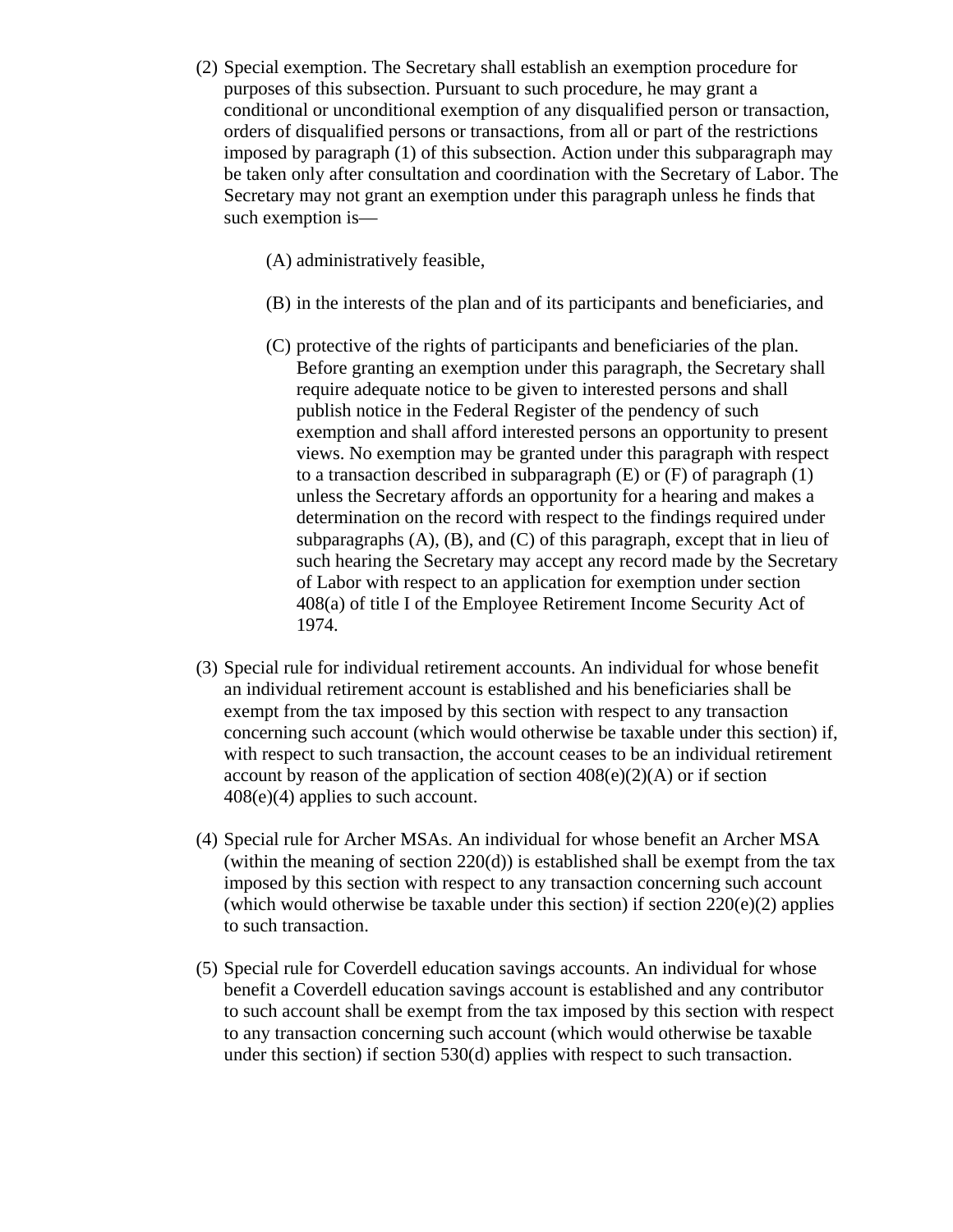- (6) Special rule for health savings accounts. An individual for whose benefit a health savings account (within the meaning of section 223(d)) is established shall be exempt from the tax imposed by this section with respect to any transaction concerning such account (which would otherwise be taxable under this section) if, with respect to such transaction, the account ceases to be a health savings account by reason of the application of section 223(e)(2) to such account.
- (d) Exemptions. Except as provided in subsection  $(f)(6)$ , the prohibitions provided in subsection (c) shall not apply to—
	- (1) any loan made by the plan to a disqualified person who is a participant or beneficiary of the plan if such loan—
		- (A) is available to all such participants or beneficiaries on a reasonably equivalent basis,
		- (B) is not made available to highly compensated employees (within the meaning of section  $414(q)$ ) in an amount greater than the amount made available to other employees,
		- (C) is made in accordance with specific provisions regarding such loans set forth in the plan,
		- (D) bears a reasonable rate of interest, and
		- (E) is adequately secured;
	- (2) any contract, or reasonable arrangement, made with a disqualified person for office space, or legal, accounting, or other services necessary for the establishment or operation of the plan, if no more than reasonable compensation is paid therefor;
	- (3) any loan to a leveraged employee stock ownership plan (as defined in subsection  $(e)(7)$ , if—
		- (A) such loan is primarily for the benefit of participants and beneficiaries of the plan, and
		- (B) such loan is at a reasonable rate of interest, and any collateral which is given to a disqualified person by the plan consists only of qualifying employer securities (as defined in subsection (e)(8));
	- (4) the investment of all or part of a plan's assets in deposits which bear a reasonable interest rate in a bank or similar financial institution supervised by the United States or a State, if such bank or other institution is a fiduciary of such plan and if—
		- (A) the plan covers only employees of such bank or other institution and employees of affiliates of such bank or other institution, or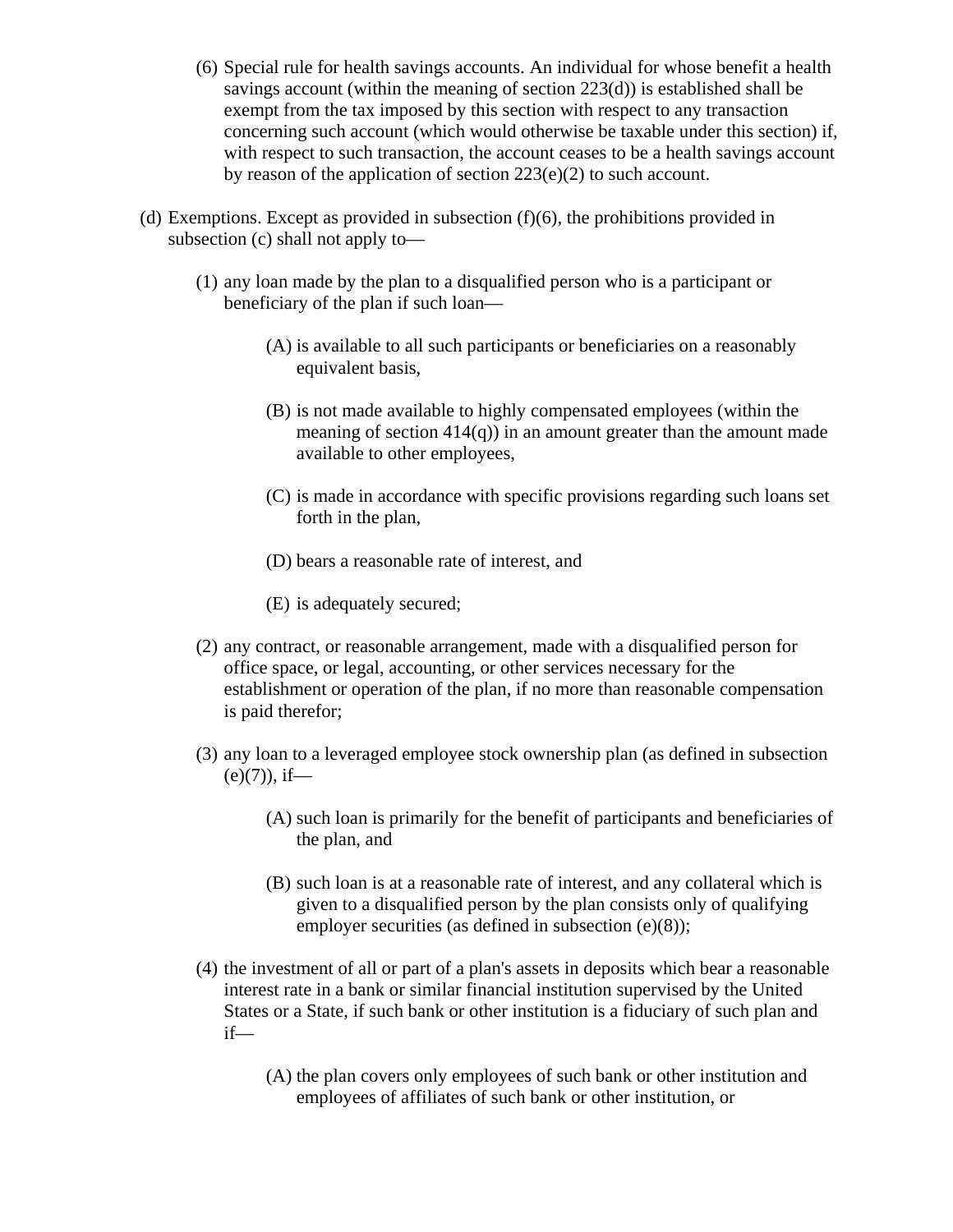- (B) such investment is expressly authorized by a provision of the plan or by a fiduciary (other than such bank or institution or affiliates thereof) who is expressly empowered by the plan to so instruct the trustee with respect to such investment;
- (5) any contract for life insurance, health insurance, or annuities with one or more insurers which are qualified to do business in a State if the plan pays no more than adequate consideration, and if each such insurer or insurers is—
	- (A) the employer maintaining the plan, or
	- (B) a disqualified person which is wholly owned (directly or indirectly) by the employer establishing the plan, or by any person which is a disqualified person with respect to the plan, but only if the total premiums and annuity considerations written by such insurers for life insurance, health insurance, or annuities for all plans (and their employers) with respect to which such insurers are disqualified persons (not including premiums or annuity considerations written by the employer maintaining the plan) do not exceed 5 percent of the total premiums and annuity considerations written for all lines of insurance in that year by such insurers (not including premiums or annuity considerations written by the employer maintaining the plan);
- (6) the provision of any ancillary service by a bank or similar financial institution supervised by the United States or a State, if such service is provided at not more than reasonable compensation, if such bank or other institution is a fiduciary of such plan, and if—
	- (A) such bank or similar financial institution has adopted adequate internal safeguards which assure that the provision of such ancillary service is consistent with sound banking and financial practice, as determined by Federal or State supervisory authority, and
	- (B) the extent to which such ancillary service is provided is subject to specific guidelines issued by such bank or similar financial institution (as determined by the Secretary after consultation with Federal and State supervisory authority), and under such guidelines the bank or similar financial institution does not provide such ancillary service—
		- (i) in an excessive or unreasonable manner, and
		- (ii) in a manner that would be inconsistent with the best interests of participants and beneficiaries of employee benefit plans;
- (7) the exercise of a privilege to convert securities, to the extent provided in regulations of the Secretary, but only if the plan receives no less than adequate consideration pursuant to such conversion;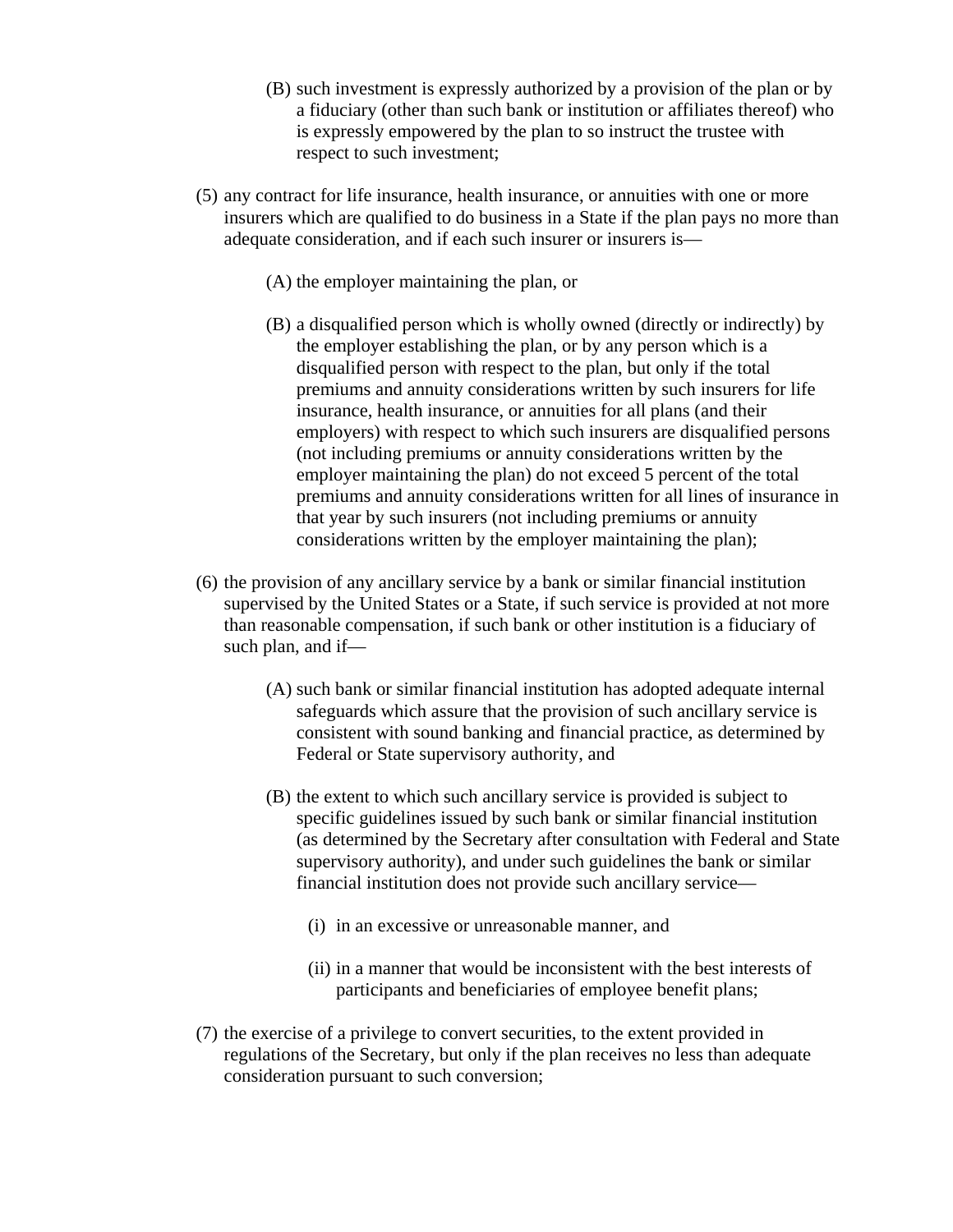- (8) any transaction between a plan and a common or collective trust fund or pooled investment fund maintained by a disqualified person which is a bank or trust company supervised by a State or Federal agency or between a plan and a pooled investment fund of an insurance company qualified to do business in a State if—
	- (A) the transaction is a sale or purchase of an interest in the fund,
	- (B) the bank, trust company, or insurance company receives not more than reasonable compensation, and
	- (C) such transaction is expressly permitted by the instrument under which the plan is maintained, or by a fiduciary (other than the bank, trust company, or insurance company, or an affiliate thereof) who has authority to manage and control the assets of the plan;
- (9) receipt by a disqualified person of any benefit to which he may be entitled as a participant or beneficiary in the plan, so long as the benefit is computed and paid on a basis which is consistent with the terms of the plan as applied to all other participants and beneficiaries;
- (10) receipt by a disqualified person of any reasonable compensation for services rendered, or for the reimbursement of expenses properly and actually incurred, in the performance of his duties with the plan, but no person so serving who already receives full-time pay from an employer or an association of employers, whose employees are participants in the plan or from an employee organization whose members are participants in such plan shall receive compensation from such fund, except for reimbursement of expenses properly and actually incurred;
- (11) service by a disqualified person as a fiduciary in addition to being an officer, employee, agent, or other representative of a disqualified person;
- (12) the making by a fiduciary of a distribution of the assets of the trust in accordance with the terms of the plan if such assets are distributed in the same manner as provided under section 4044 of title IV of the Employee Retirement Income Security Act of 1974 (relating to allocation of assets);
- (13) any transaction which is exempt from section 406 of such Act by reason of section 408(e) of such Act (or which would be so exempt if such section 406 applied to such transaction) or which is exempt from section 406 of such Act by reason of section 408(b)(12) of such Act;
- (14) any transaction required or permitted under part 1 of subtitle E of title IV or section 4223 of the Employee Retirement Income Security Act of 1974, but this paragraph shall not apply with respect to the application of subsection  $(c)(1)(E)$  or  $(F)$ ;
- (15) a merger of multiemployer plans, or the transfer of assets or liabilities between multiemployer plans, determined by the Pension Benefit Guaranty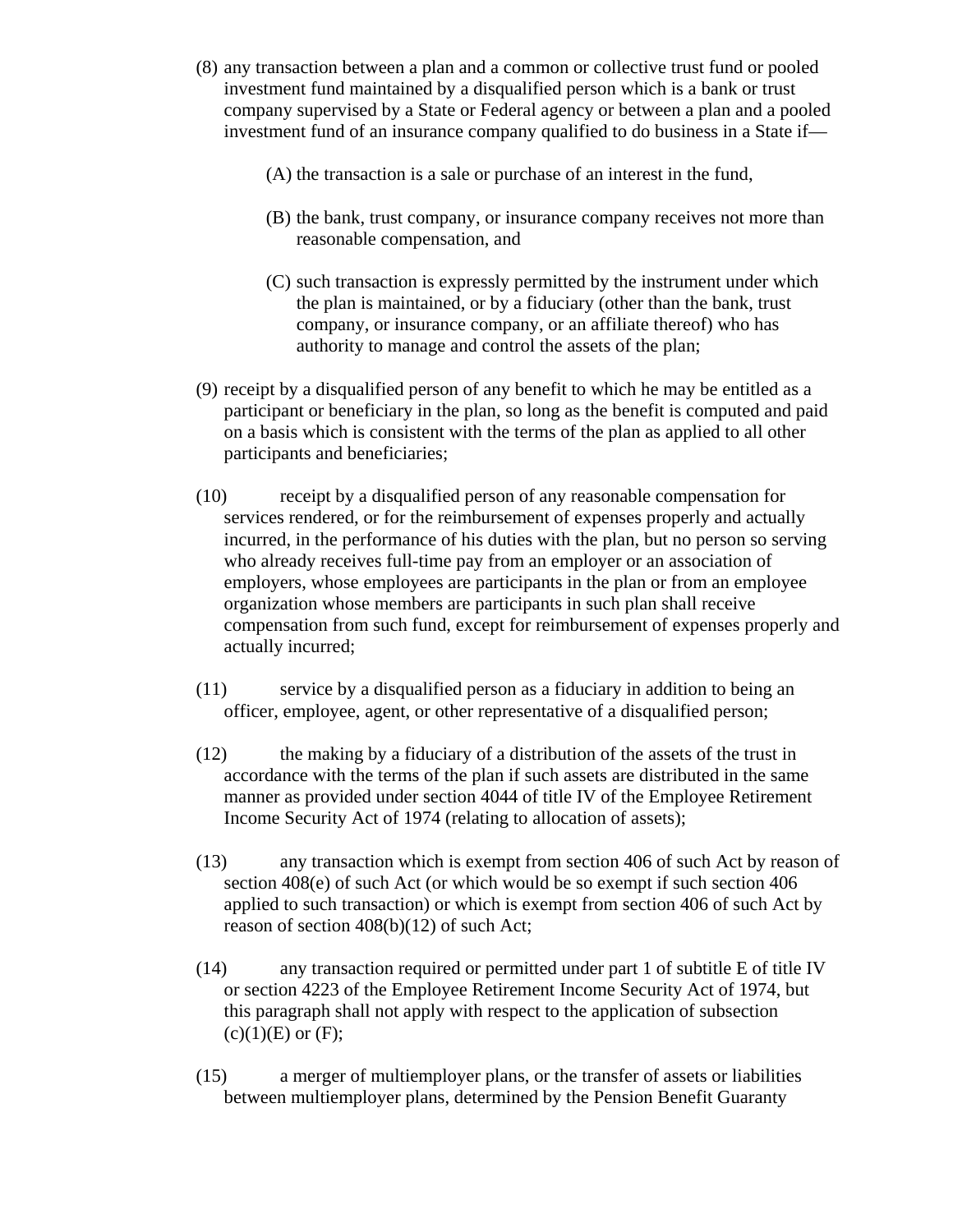Corporation to meet the requirements of section 4231 of such Act, but this paragraph shall not apply with respect to the application of subsection  $(c)(1)(E)$  or (F);

- (16) a sale of stock held by a trust which constitutes an individual retirement account under section 408(a) to the individual for whose benefit such account is established if—
	- (A) such stock is in a bank (as defined in section 581) or a depository institution holding company (as defined in section  $3(w)(1)$  of the Federal Deposit Insurance Act (12 U.S.C. 1813(w)(1)),
	- (B) such stock is held by such trust as of the date of the enactment of this paragraph,
	- (C) such sale is pursuant to an election under section 1362(a) by such bank or company,
	- (D) such sale is for fair market value at the time of sale (as established by an independent appraiser) and the terms of the sale are otherwise at least as favorable to such trust as the terms that would apply on a sale to an unrelated party,
	- (E) such trust does not pay any commissions, costs, or other expenses in connection with the sale, and
	- (F) the stock is sold in a single transaction for cash not later than 120 days after the S corporation election is made;
- (17) Any transaction in connection with the provision of investment advice described in subsection  $(e)(3)(B)$  to a participant or beneficiary in a plan that permits such participant or beneficiary to direct the investment of plan assets in an individual account, if—
	- (A) the transaction is—
		- (i) the provision of the investment advice to the participant or beneficiary of the plan with respect to a security or other property available as an investment under the plan,
		- (ii) the acquisition, holding, or sale of a security or other property available as an investment under the plan pursuant to the investment advice, or
		- (iii)the direct or indirect receipt of fees or other compensation by the fiduciary adviser or an affiliate thereof (or any employee, agent, or registered representative of the fiduciary adviser or affiliate) in connection with the provision of the advice or in connection with an acquisition, holding, or sale of a security or other property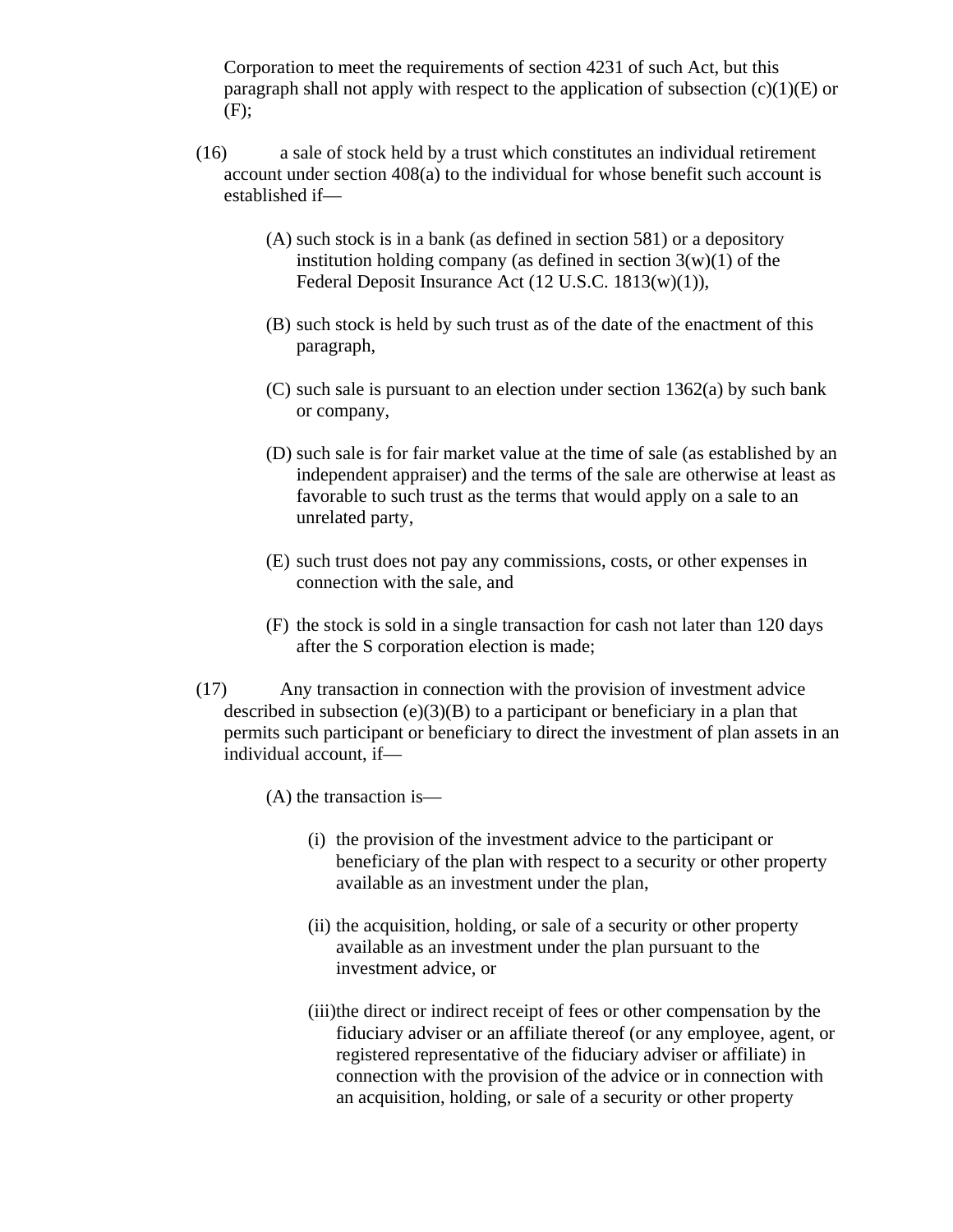available as an investment under the plan pursuant to the investment advice; and

- $(B)$  the requirements of subsection  $(f)(8)$  are met,
- (18) any transaction involving the purchase or sale of securities, or other property (as determined by the Secretary of Labor), between a plan and a disqualified person (other than a fiduciary described in subsection (e)(3)) with respect to a plan if—
	- (A) the transaction involves a block trade,
	- (B) at the time of the transaction, the interest of the plan (together with the interests of any other plans maintained by the same plan sponsor), does not exceed 10 percent of the aggregate size of the block trade,
	- (C) the terms of the transaction, including the price, are at least as favorable to the plan as an arm's length transaction, and
	- (D) the compensation associated with the purchase and sale is not greater than the compensation associated with an arm's length transaction with an unrelated party,
- (19) any transaction involving the purchase or sale of securities, or other property (as determined by the Secretary of Labor), between a plan and a disqualified person if—
	- (A) the transaction is executed through an electronic communication network, alternative trading system, or similar execution system or trading venue subject to regulation and oversight by—
		- (i) the applicable Federal regulating entity, or
		- (ii) such foreign regulatory entity as the Secretary of Labor may determine by regulation,
	- (B) either—
		- (i) the transaction is effected pursuant to rules designed to match purchases and sales at the best price available through the execution system in accordance with applicable rules of the Securities and Exchange Commission or other relevant governmental authority, or
		- (ii) neither the execution system nor the parties to the transaction take into account the identity of the parties in the execution of trades,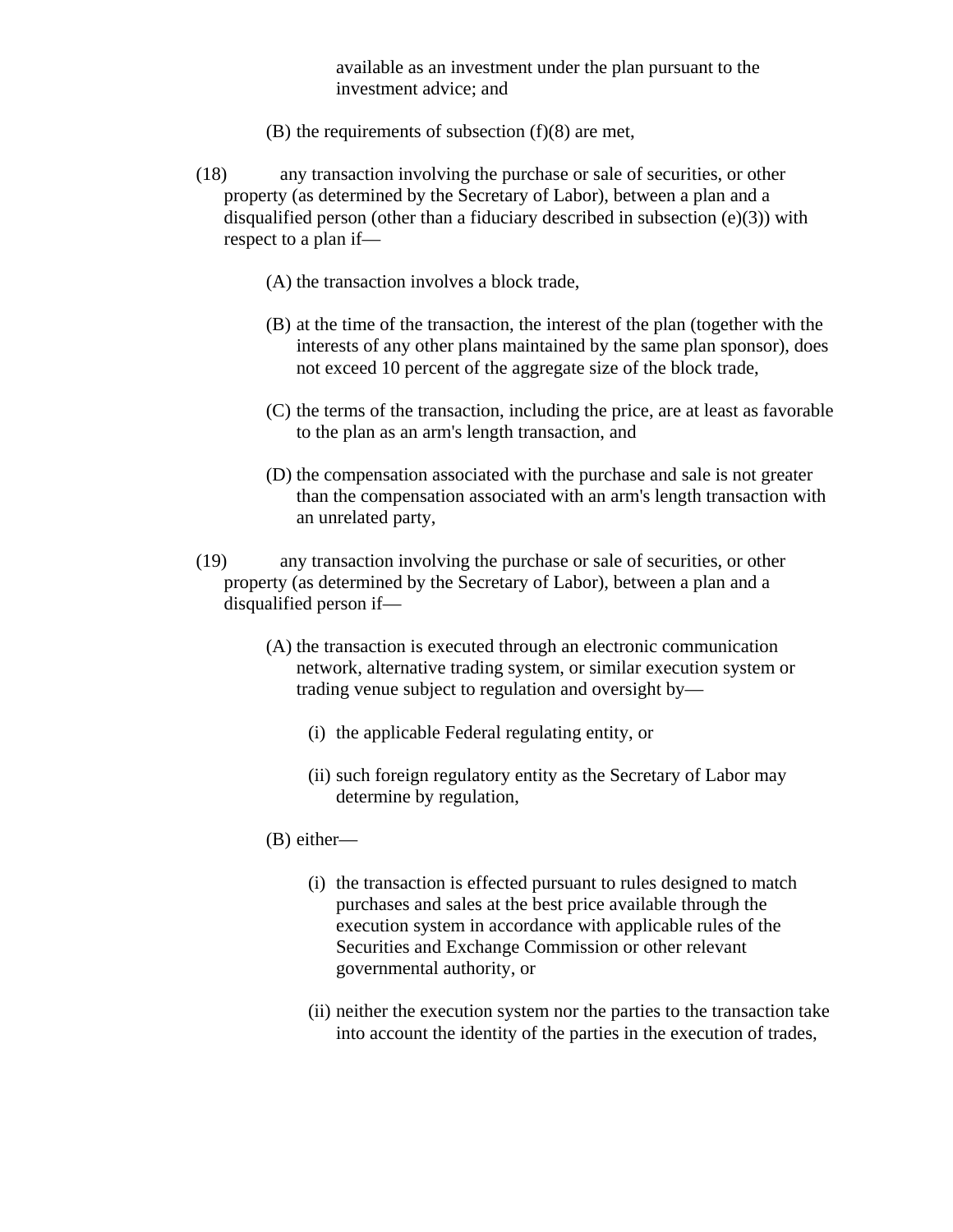- (C) the price and compensation associated with the purchase and sale are not greater than the price and compensation associated with an arm's length transaction with an unrelated party,
- (D) if the disqualified person has an ownership interest in the system or venue described in subparagraph (A), the system or venue has been authorized by the plan sponsor or other independent fiduciary for transactions described in this paragraph, and
- (E) not less than 30 days prior to the initial transaction described in this paragraph executed through any system or venue described in subparagraph (A), a plan fiduciary is provided written or electronic notice of the execution of such transaction through such system or venue,
- (20) transactions described in subparagraphs (A), (B), and (D) of subsection (c)(1) between a plan and a person that is a disqualified person other than a fiduciary (or an affiliate) who has or exercises any discretionary authority or control with respect to the investment of the plan assets involved in the transaction or renders investment advice (within the meaning of subsection (e)(3)(B)) with respect to those assets, solely by reason of providing services to the plan or solely by reason of a relationship to such a service provider described in subparagraph  $(F)$ ,  $(G)$ ,  $(H)$ , or  $(I)$  of subsection  $(e)(2)$ , or both, but only if in connection with such transaction the plan receives no less, nor pays no more, than adequate consideration,
- (21) any foreign exchange transactions, between a bank or broker-dealer (or any affiliate of either) and a plan (as defined in this section) with respect to which such bank or broker-dealer (or affiliate) is a trustee, custodian, fiduciary, or other disqualified person, if—
	- (A) the transaction is in connection with the purchase, holding, or sale of securities or other investment assets (other than a foreign exchange transaction unrelated to any other investment in securities or other investment assets),
	- (B) at the time the foreign exchange transaction is entered into, the terms of the transaction are not less favorable to the plan than the terms generally available in comparable arm's length foreign exchange transactions between unrelated parties, or the terms afforded by the bank or brokerdealer (or any affiliate of either) in comparable arm's-length foreign exchange transactions involving unrelated parties,
	- (C) the exchange rate used by such bank or broker-dealer (or affiliate) for a particular foreign exchange transaction does not deviate by more than 3 percent from the interbank bid and asked rates for transactions of comparable size and maturity at the time of the transaction as displayed on an independent service that reports rates of exchange in the foreign currency market for such currency, and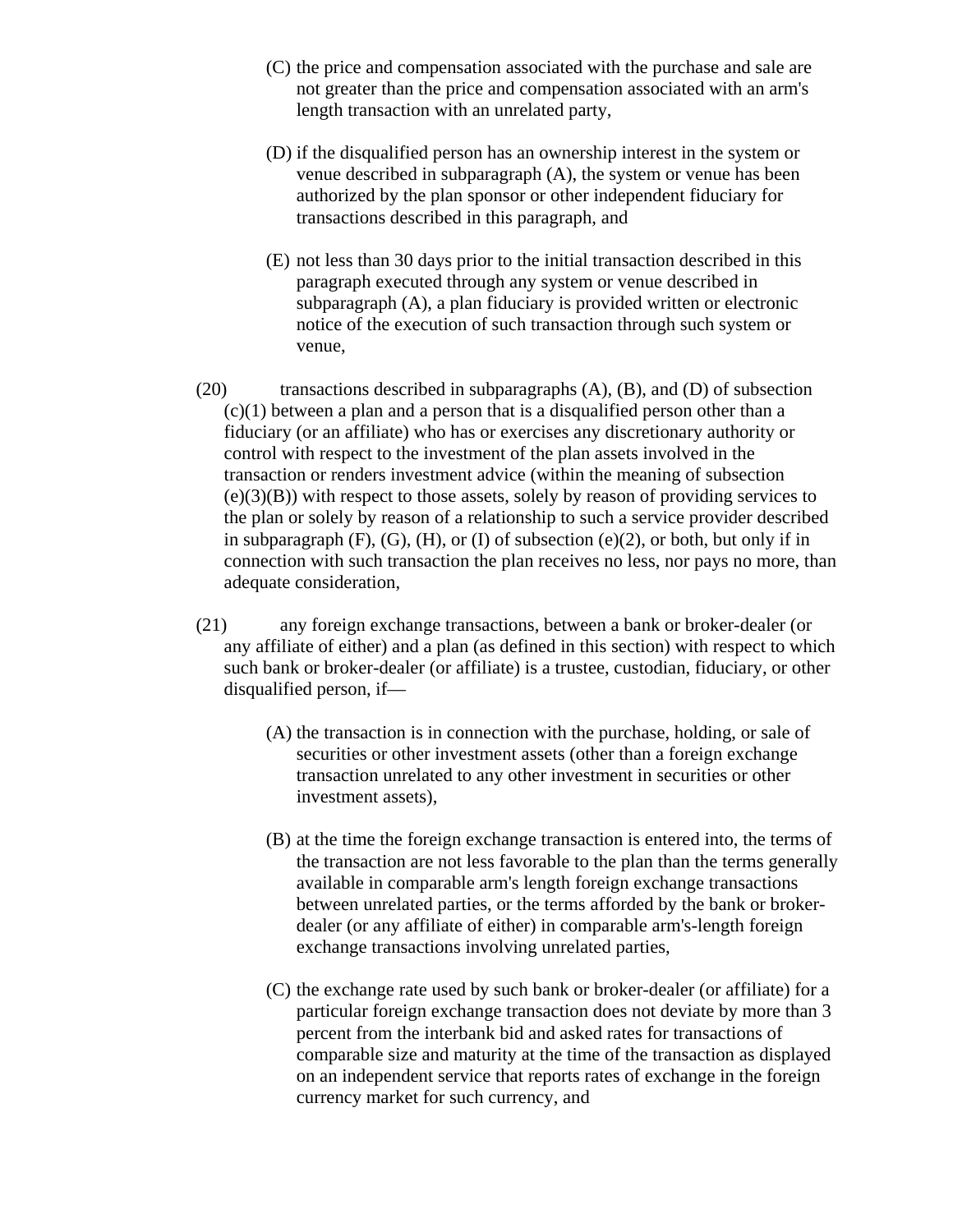- (D) the bank or broker-dealer (or any affiliate of either) does not have investment discretion, or provide investment advice, with respect to the transaction,
- (22) any transaction described in subsection  $(c)(1)(A)$  involving the purchase and sale of a security between a plan and any other account managed by the same investment manager, if—
	- (A) the transaction is a purchase or sale, for no consideration other than cash payment against prompt delivery of a security for which market quotations are readily available,
	- (B) the transaction is effected at the independent current market price of the security (within the meaning of section 270.17a-7(b) of title 17, Code of Federal Regulations),
	- (C) no brokerage commission, fee (except for customary transfer fees, the fact of which is disclosed pursuant to subparagraph (D)), or other remuneration is paid in connection with the transaction,
	- (D) a fiduciary (other than the investment manager engaging in the crosstrades or any affiliate) for each plan participating in the transaction authorizes in advance of any cross-trades (in a document that is separate from any other written agreement of the parties) the investment manager to engage in cross trades at the investment manager's discretion, after such fiduciary has received disclosure regarding the conditions under which cross trades may take place (but only if such disclosure is separate from any other agreement or disclosure involving the asset management relationship), including the written policies and procedures of the investment manager described in subparagraph (H),
	- (E) each plan participating in the transaction has assets of at least \$100,000,000, except that if the assets of a plan are invested in a master trust containing the assets of plans maintained by employers in the same controlled group (as defined in section  $407(d)(7)$  of the Employee Retirement Income Security Act of 1974), the master trust has assets of at least \$100,000,000,
	- (F) the investment manager provides to the plan fiduciary who authorized cross trading under subparagraph (D) a quarterly report detailing all cross trades executed by the investment manager in which the plan participated during such quarter, including the following information, as applicable: (i) the identity of each security bought or sold; (ii) the number of shares or units traded; (iii) the parties involved in the crosstrade; and (iv) trade price and the method used to establish the trade price,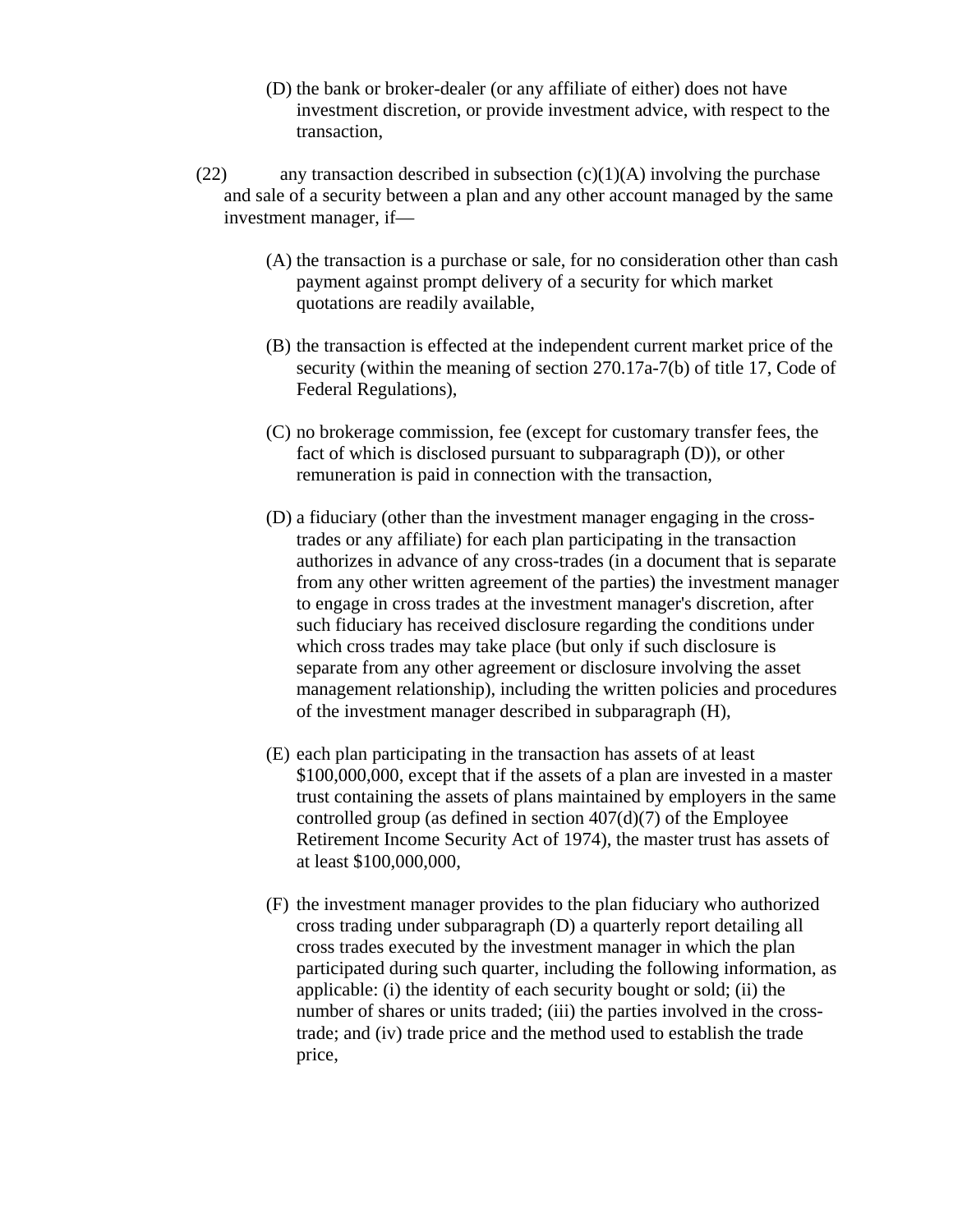- (G) the investment manager does not base its fee schedule on the plan's consent to cross trading, and no other service (other than the investment opportunities and cost savings available through a cross trade) is conditioned on the plan's consent to cross trading,
- (H) the investment manager has adopted, and cross-trades are effected in accordance with, written cross-trading policies and procedures that are fair and equitable to all accounts participating in the cross-trading program, and that include a description of the manager's pricing policies and procedures, and the manager's policies and procedures for allocating cross trades in an objective manner among accounts participating in the cross-trading program, and
- (I) the investment manager has designated an individual responsible for periodically reviewing such purchases and sales to ensure compliance with the written policies and procedures described in subparagraph  $(H)$ , and following such review, the individual shall issue an annual written report no later than 90 days following the period to which it relates signed under penalty of perjury to the plan fiduciary who authorized cross trading under subparagraph (D) describing the steps performed during the course of the review, the level of compliance, and any specific instances of non-compliance. he written report shall also notify the plan fiduciary of the plan's right to terminate participation in the investment manager's cross-trading program at any time, or
- (23) except as provided in subsection (f)(11), a transaction described in subparagraph  $(A)$ ,  $(B)$ ,  $(C)$ , or  $(D)$  of subsection  $(c)(1)$  in connection with the acquisition, holding, or disposition of any security or commodity, if the transaction is corrected before the end of the correction period.

The exemptions provided by this subsection (other than paragraphs (9) and (12)) shall not apply to any transaction with respect to a trust described in section 401(a) which is part of a plan providing contributions or benefits for employees some or all of whom are owner-employees (as defined in section  $401(c)(3)$ ) in which a plan directly or indirectly lends any part of the corpus or income of the plan to, pays any compensation for personal services rendered to the plan to, or acquires for the plan any property from or sells any property to, any such owneremployee, a member of the family (as defined in section  $267(c)(4)$ ) of any such owner-employee, or a corporation controlled by any such owner-employee through the ownership, directly or indirectly, of 50 percent or more of the total combined voting power of all classes of stock entitled to vote or 50 percent or more of the total value of shares of all classes of stock of the corporation. For purposes of the preceding sentence, a shareholder-employee (as defined in section 1379, as in effect on the day before the date of the enactment of the Subchapter S Revision Act of 1982), a participant or beneficiary of an individual retirement account or an individual retirement annuity (as defined in section 408), and an employer or association of employees which establishes such an account or annuity under section 408(c) shall be deemed to be an owner-employee.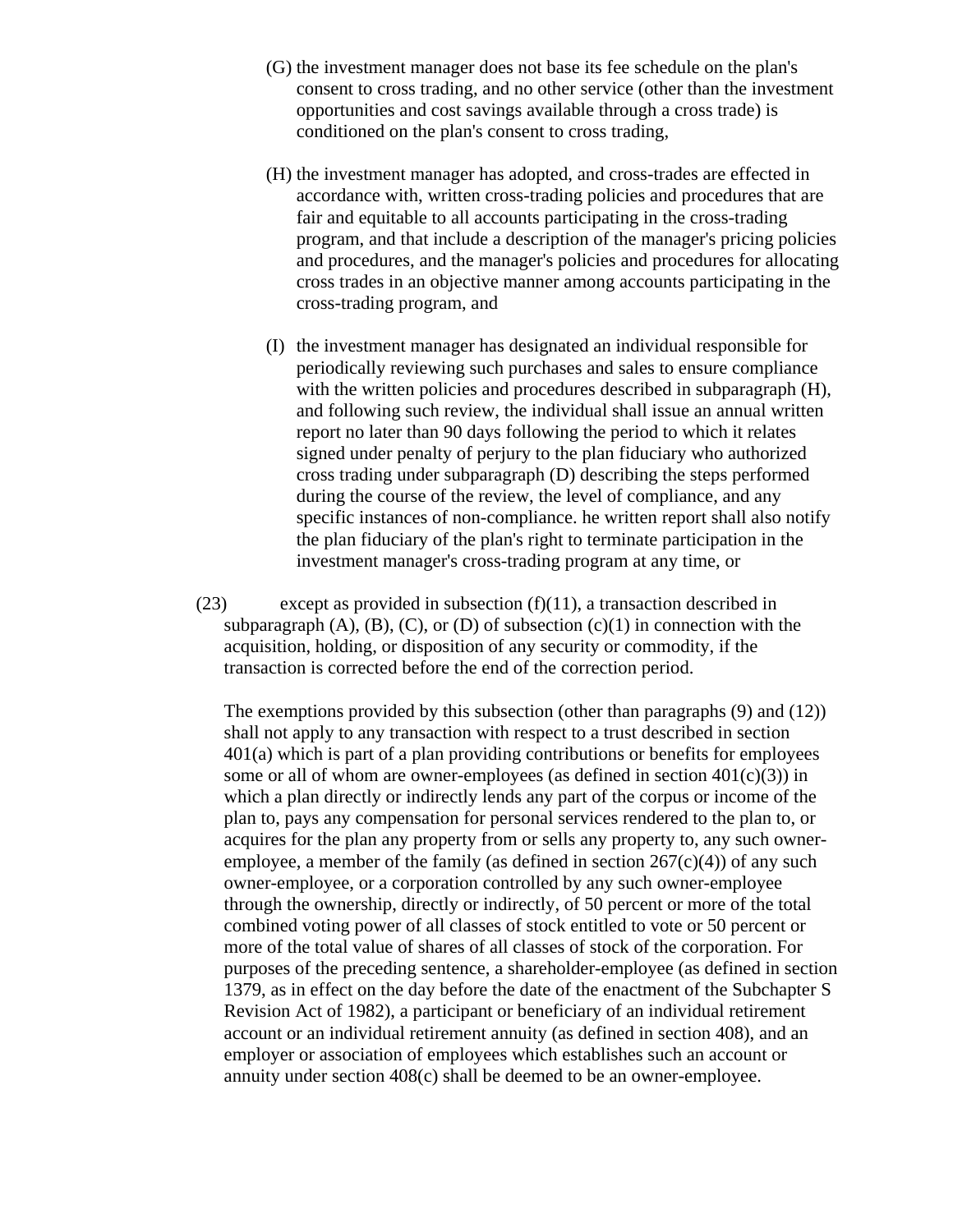#### (e) Definitions.

- (1) Plan. For purposes of this section, the term "plan" means—
	- (A) a trust described in section 401(a) which forms a part of a plan, or a plan described in section 403(a), which trust or plan is exempt from tax under section 501(a),
	- (B) an individual retirement account described in section 408(a),
	- (C) an individual retirement annuity described in section 408(b),
	- (D) an Archer MSA described in section 220(d),
	- (E) a health savings account described in section 223(d),
	- (F) a Coverdell education savings account described in section 530, or
	- (G) a trust, plan, account, or annuity which, at any time, has been determined by the Secretary to be described in any preceding subparagraph of this paragraph.
- (2) Disqualified person. For purposes of this section, the term "disqualified person" means a person who is—
	- (A) a fiduciary;
	- (B) a person providing services to the plan;
	- (C) an employer any of whose employees are covered by the plan;
	- (D) an employee organization any of whose members are covered by the plan;
	- (E) an owner, direct or indirect, of 50 percent or more of—
		- (i) the combined voting power of all classes of stock entitled to vote or the total value of shares of all classes of stock of a corporation,
		- (ii) the capital interest or the profits interest of a partnership, or
		- (iii)the beneficial interest of a trust or unincorporated enterprise, which is an employer or an employee organization described in subparagraph (C) or (D);
	- (F) a member of the family (as defined in paragraph (6)) of any individual described in subparagraph  $(A)$ ,  $(B)$ ,  $(C)$ , or  $(E)$ ;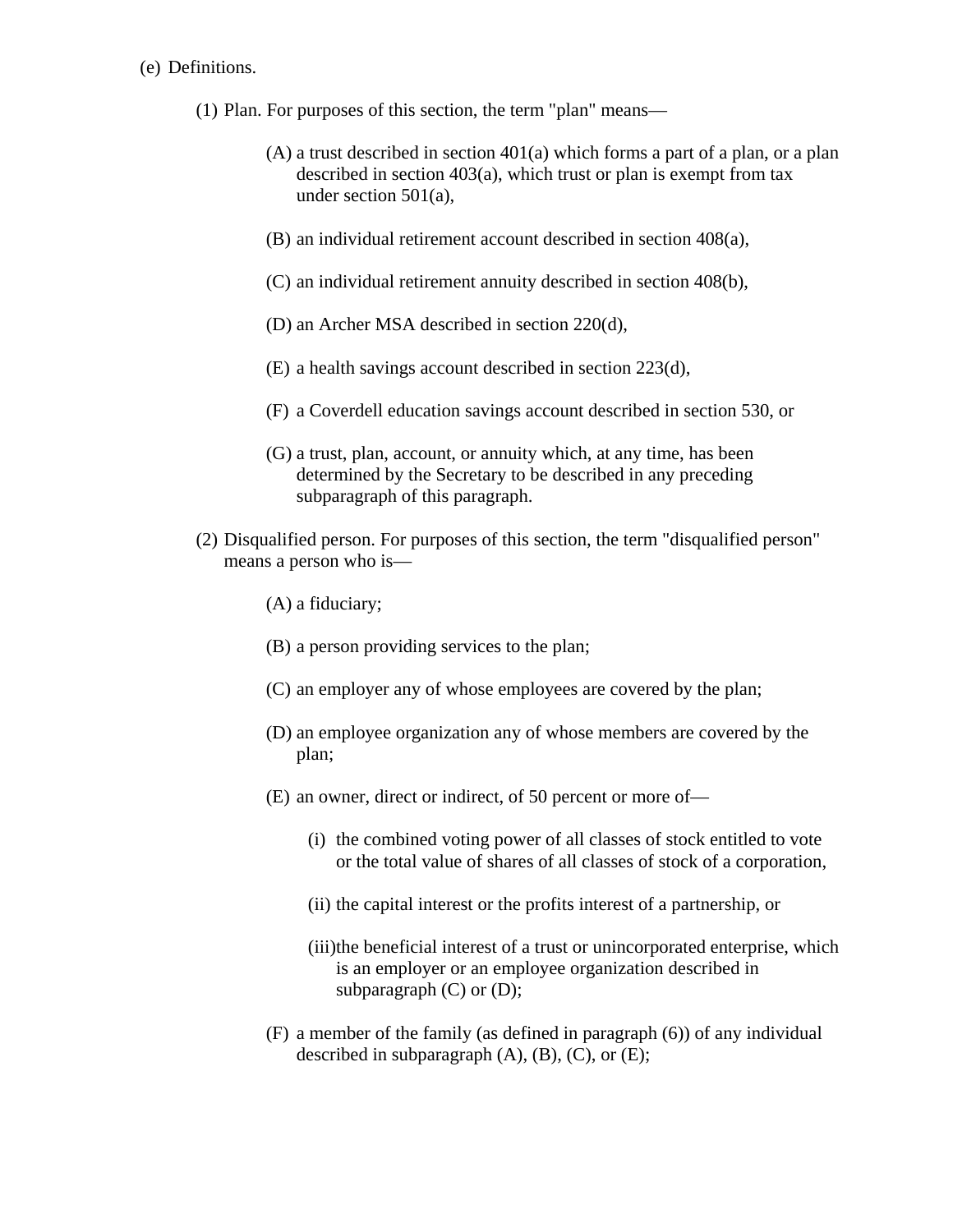- (G) a corporation, partnership, or trust or estate of which (or in which) 50 percent or more of—
	- (i) the combined voting power of all classes of stock entitled to vote or the total value of shares of all classes of stock of such corporation,
	- (ii) the capital interest or profits interest of such partnership, or
	- (iii)the beneficial interest of such trust or estate, is owned directly or indirectly, or held by persons described in subparagraph (A), (B), (C), (D), or (E);
- (H) an officer, director (or an individual having powers or responsibilities similar to those of officers or directors), a 10 percent or more shareholder, or a highly compensated employee (earning 10 percent or more of the yearly wages of an employer) of a person described in subparagraph  $(C)$ ,  $(D)$ ,  $(E)$ , or  $(G)$ ; or
- (I) a 10 percent or more (in capital or profits) partner or joint venturer of a person described in subparagraph (C), (D), (E), or (G). The Secretary, after consultation and coordination with the Secretary of Labor or his delegate, may by regulation prescribe a percentage lower than 50 percent for subparagraphs (E) and (G) and lower than 10 percent for subparagraphs (H) and (I).
- (3) Fiduciary. For purposes of this section, the term "fiduciary" means any person who—
	- (A) exercises any discretionary authority or discretionary control respecting management of such plan or exercises any authority or control respecting management or disposition of its assets,
	- (B) renders investment advice for a fee or other compensation, direct or indirect, with respect to any moneys or other property of such plan, or has any authority or responsibility to do so, or
	- (C) has any discretionary authority or discretionary responsibility in the administration of such plan. Such term includes any person designated under section  $405(c)(1)(B)$  of the Employee Retirement Income Security Act of 1974.
- (4) Stockholdings. For purposes of paragraphs  $(2)(E)(i)$  and  $(G)(i)$  there shall be taken into account indirect stockholdings which would be taken into account under section 267(c), except that, for purposes of this paragraph, section  $267(c)(4)$ shall be treated as providing that the members of the family of an individual are the members within the meaning of paragraph (6).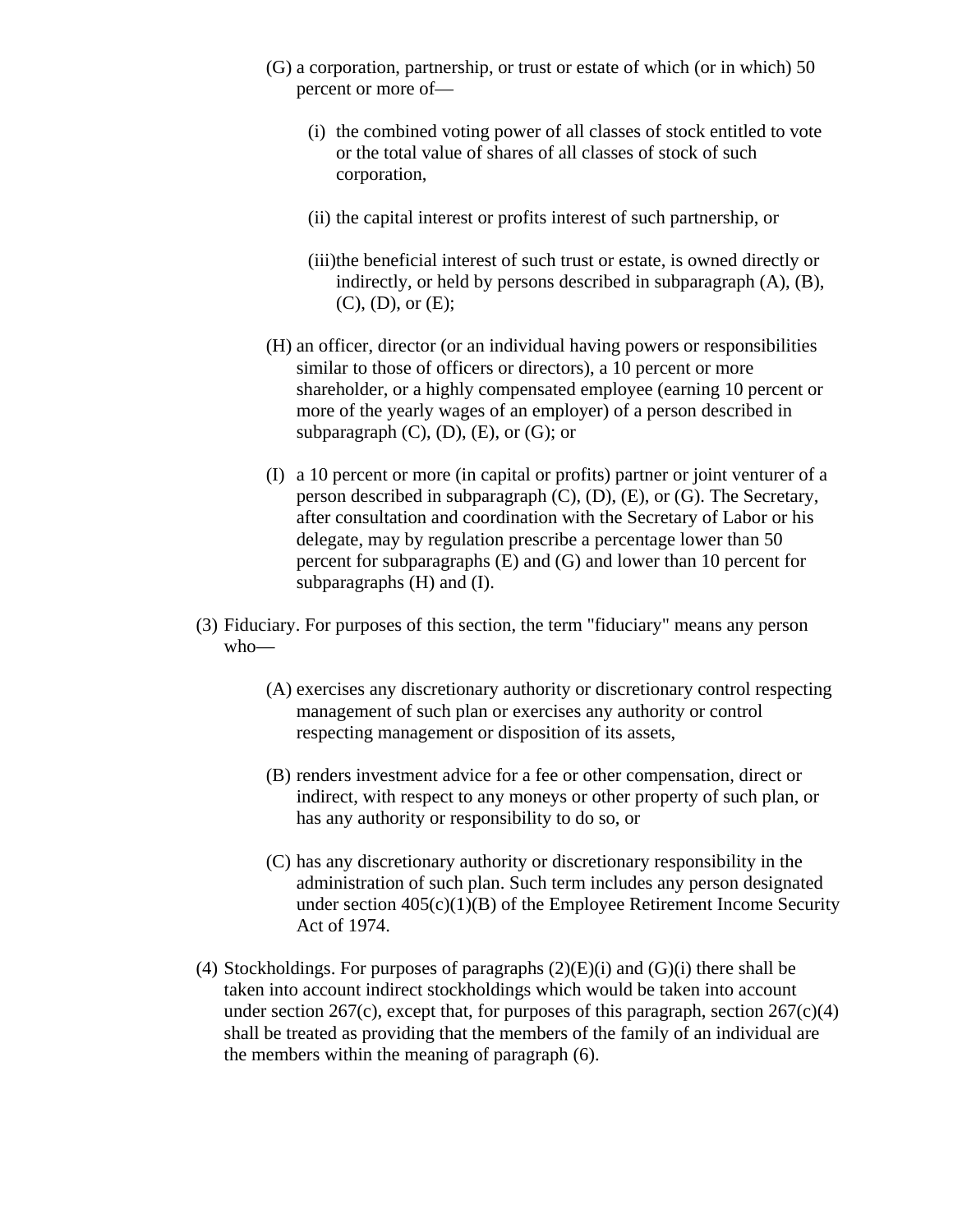- (5) Partnerships; trusts. For purposes of paragraphs  $(2)(E)(ii)$  and  $(iii)$ ,  $(G)(ii)$  and (iii), and (I) the ownership of profits or beneficial interests shall be determined in accordance with the rules for constructive ownership of stock provided in section  $267(c)$  (other than paragraph (3) thereof), except that section  $267(c)(4)$  shall be treated as providing that the members of the family of an individual are the members within the meaning of paragraph (6).
- (6) Member of family. For purposes of paragraph  $(2)(F)$ , the family of any individual shall include his spouse, ancestor, lineal descendant, and any spouse of a lineal descendant.
- (7) Employee stock ownership plan. The term "employee stock ownership plan" means a defined contribution plan—
	- (A) which is a stock bonus plan which is qualified, or a stock bonus and a money purchase plan both of which are qualified under section 401(a), and which are designed to invest primarily in qualifying employer securities; and
	- (B) which is otherwise defined in regulations prescribed by the Secretary. A plan shall not be treated as an employee stock ownership plan unless it meets the requirements of section 409(h), section 409(o), and, if applicable, section  $409(n)$ ,  $409(p)$ , and section  $664(g)$  and, if the employer has a registration-type class of securities (as defined in section  $409(e)(4)$ , it meets the requirements of section  $409(e)$ .
- (8) Qualifying employer security. The term "qualifying employer security" means any employer security within the meaning of section 409(1). If any moneys or other property of a plan are invested in shares of an investment company registered under the Investment Company Act of 1940, the investment shall not cause that investment company or that investment company's investment adviser or principal underwriter to be treated as a fiduciary or a disqualified person for purposes of this section, except when an investment company or its investment adviser or principal underwriter acts in connection with a plan covering employees of the investment company, its investment adviser, or its principal underwriter.
- (9) Section made applicable to withdrawal liability payment funds. For purposes of this section—
	- (A) In general. The term "plan" includes a trust described in section 501(c)(22).
	- (B) Disqualified person. In the case of any trust to which this section applies by reason of subparagraph (A), the term "disqualified person" includes any person who is a disqualified person with respect to any plan to which such trust is permitted to make payments under section 4223 of the Employee Retirement Income Security Act of 1974.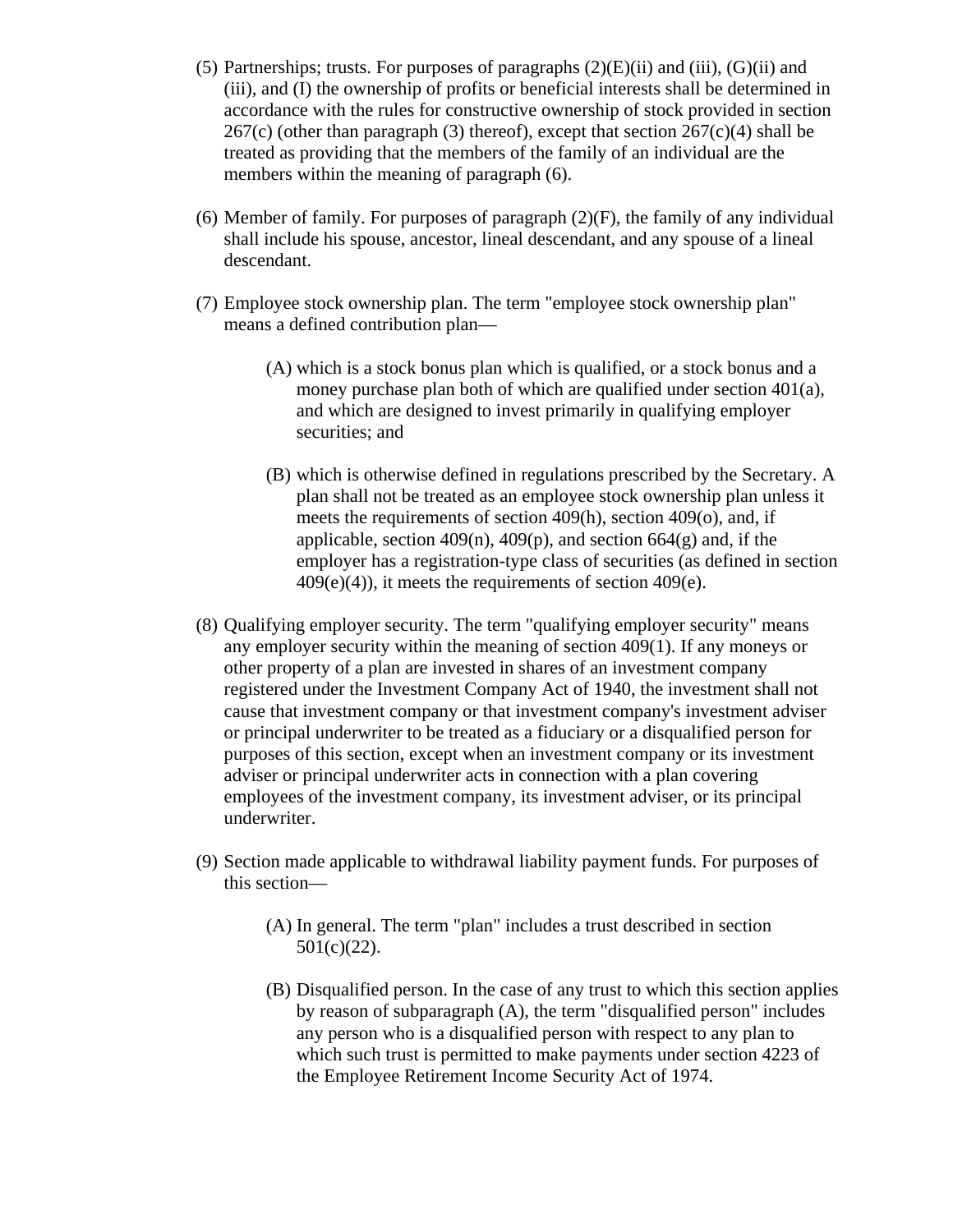- (f) Other definitions and special rules. For purposes of this section—
	- (1) Joint and several liability. If more than one person is liable under subsection (a) or (b) with respect to any one prohibited transaction, all such persons shall be jointly and severally liable under such subsection with respect to such transaction.
	- (2) Taxable period. The term "taxable period" means, with respect to any prohibited transaction, the period beginning with the date on which the prohibited transaction occurs and ending on the earliest of—
		- (A) the date of mailing a notice of deficiency with respect to the tax imposed by subsection (a) under section 6212,
		- (B) the date on which the tax imposed by subsection (a) is assessed, or
		- (C) the date on which correction of the prohibited transaction is completed.
	- (3) Sale or exchange; encumbered property. A transfer of real or personal property by a disqualified person to a plan shall be treated as a sale or exchange if the property is subject to a mortgage or similar lien which the plan assumes or if it is subject to a mortgage or similar lien which a disqualified person placed on the property within the 10-year period ending on the date of the transfer.
	- (4) Amount involved. The term "amount involved" means, with respect to a prohibited transaction, the greater of the amount of money and the fair market value of the other property given or the amount of money and the fair market value of the other property received; except that, in the case of services described in paragraphs (2) and (10) of subsection (d) the amount involved shall be only the excess compensation. For purposes of the preceding sentence, the fair market value—
		- (A) in the case of the tax imposed by subsection (a), shall be determined as of the date on which the prohibited transaction occurs; and
		- (B) in the case of the tax imposed by subsection (b), shall be the highest fair market value during the taxable period.
	- (5) Correction. The terms "correction" and "correct" mean, with respect to a prohibited transaction, undoing the transaction to the extent possible, but in any case placing the plan in a financial position not worse than that in which it would be if the disqualified person were acting under the highest fiduciary standards.
	- (6) Exemptions not to apply to certain transactions.
		- (A) In general. In the case of a trust described in section 401(a) which is part of a plan providing contributions or benefits for employees some or all of whom are owner-employees (as defined in section  $401(c)(3)$ ), the exemptions provided by subsection (d) (other than paragraphs (9) and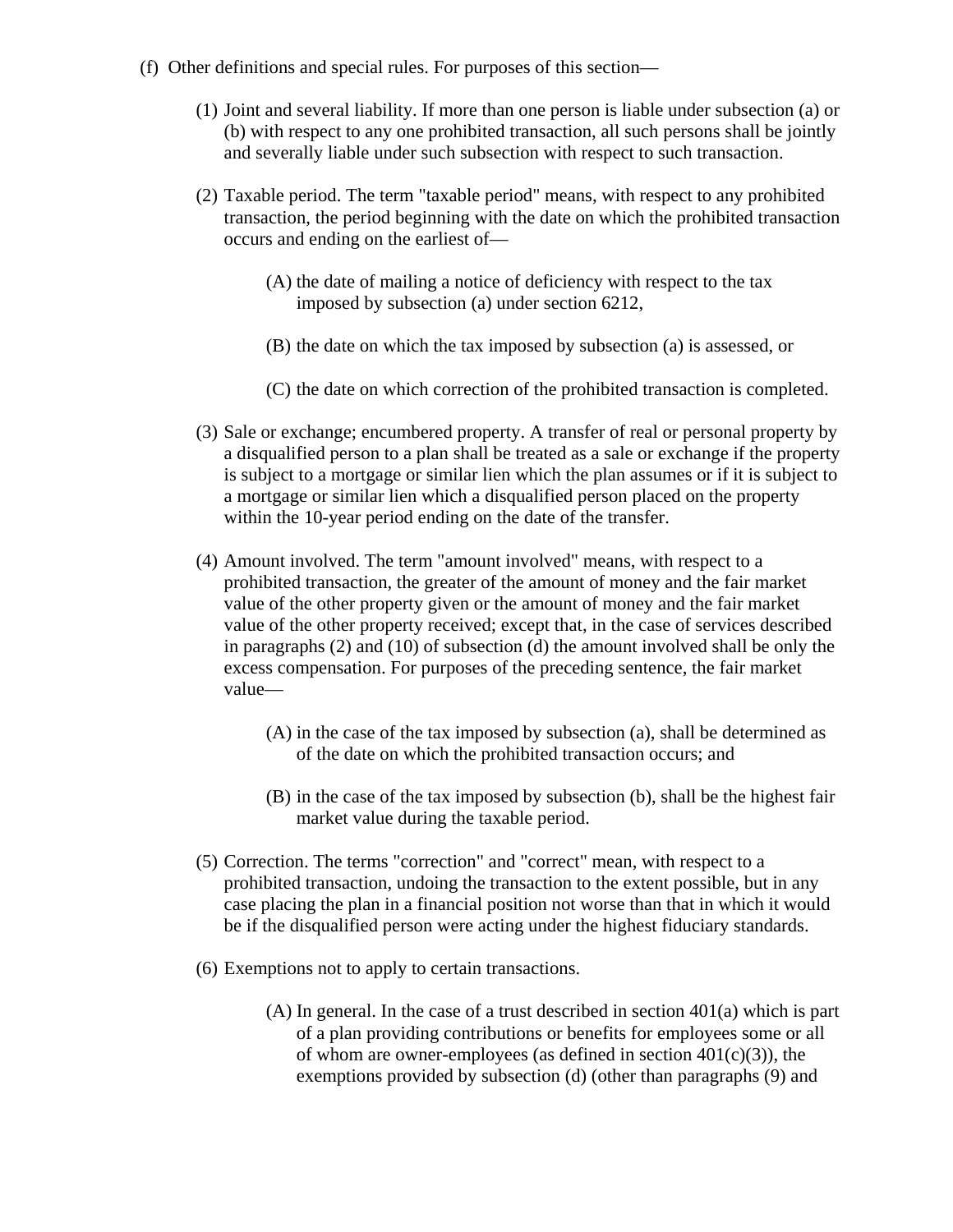(12)) shall not apply to a transaction in which the plan directly or indirectly—

- (i) lends any part of the corpus or income of the plan to,
- (ii) pays any compensation for personal services rendered to the plan to, or
- (iii)acquires for the plan any property from, or sells any property to, any such owner-employee, a member of the family (as defined in section  $267(c)(4)$  of any such owner-employee, or any corporation in which any such owner-employee owns, directly or indirectly, 50 percent or more of the total combined voting power of all classes of stock entitled to vote or 50 percent or more of the total value of shares of all classes of stock of the corporation.

(B) Special rules for shareholder-employees, etc.

- (i) In general. For purposes of subparagraph (A), the following shall be treated as owner-employees:
	- (I) A shareholder-employee.
	- (II) A participant or beneficiary of an individual retirement plan (as defined in section  $7701(a)(37)$ ).
	- (III) An employer or association of employees which establishes such an individual retirement plan under section 408(c).
- (ii) Exception for certain transactions involving shareholderemployees. Subparagraph (A)(iii) shall not apply to a transaction which consists of a sale of employer securities to an employee stock ownership plan (as defined in subsection (e)(7)) by a shareholder-employee, a member of the family (as defined in section  $267(c)(4)$  of such shareholder-employee, or a corporation in which such a shareholder-employee owns stock representing a 50 percent or greater interest described in subparagraph (A).
- $(iii)$ Loan exception. For purposes of subparagraph  $(A)(i)$ , the term "owner-employee" shall only include a person described in subclause (II) or (III) of clause (i).
- (C) Shareholder-employee. For purposes of subparagraph (B), the term "shareholder-employee" means an employee or officer of an S corporation who owns (or is considered as owning within the meaning of section  $318(a)(1)$  more than 5 percent of the outstanding stock of the corporation on any day during the taxable year of such corporation.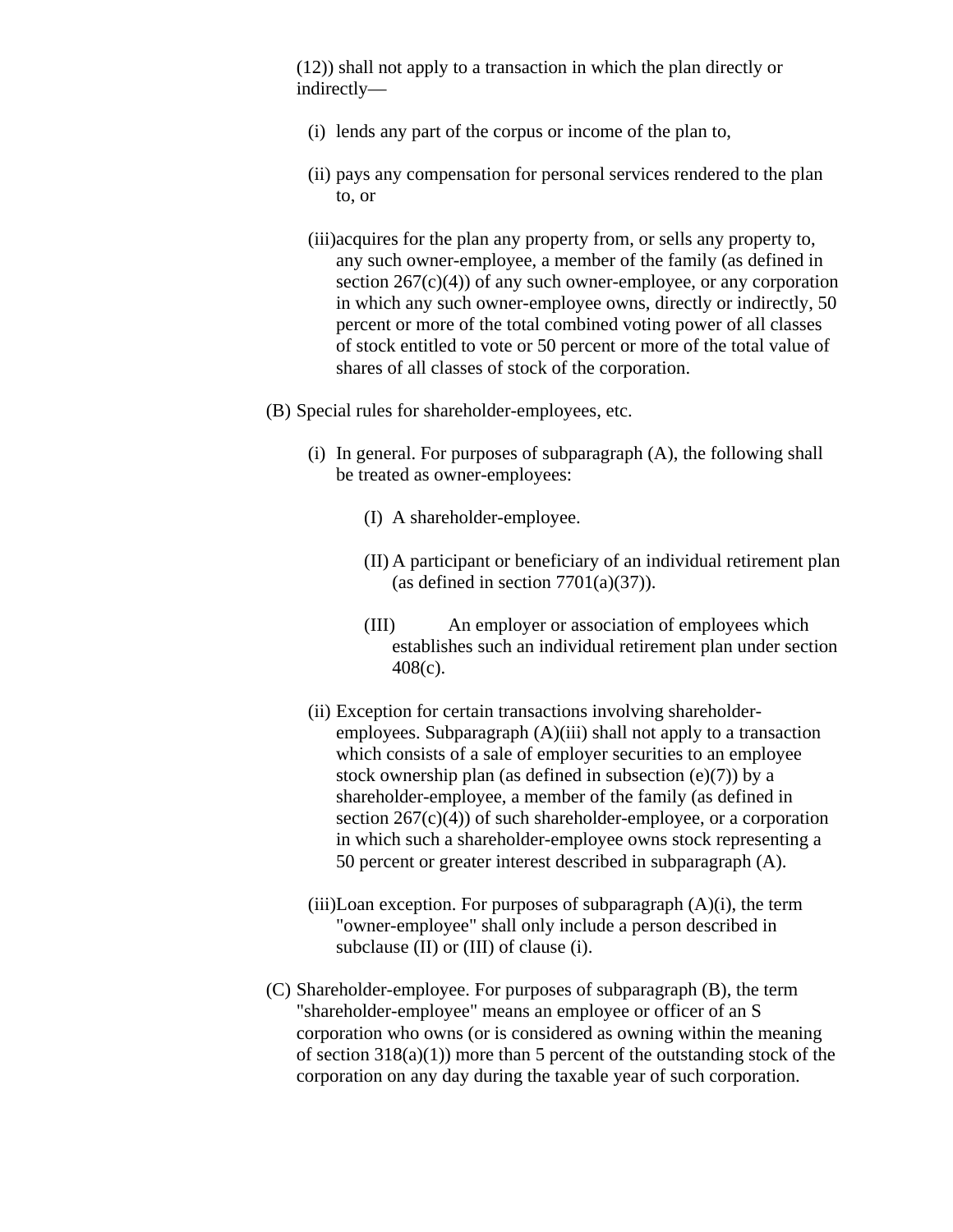- (7) S corporation repayment of loans for qualifying employer securities. A plan shall not be treated as violating the requirements of section 401 or 409 or subsection (e)(7), or as engaging in a prohibited transaction for purposes of subsection (d)(3), merely by reason of any distribution (as described in section 1368(a)) with respect to S corporation stock that constitutes qualifying employer securities, which in accordance with the plan provisions is used to make payments on a loan described in subsection  $(d)(3)$  the proceeds of which were used to acquire such qualifying employer securities (whether or not allocated to participants). The preceding sentence shall not apply in the case of a distribution which is paid with respect to any employer security which is allocated to a participant unless the plan provides that employer securities with a fair market value of not less than the amount of such distribution are allocated to such participant for the year which (but for the preceding sentence) such distribution would have been allocated to such participant.
- (8) Provision of investment advice to participant and beneficiaries.
	- (A) In general. The prohibitions provided in subsection (c) shall not apply to transactions described in subsection  $(d)(17)$  if the investment advice provided by a fiduciary adviser is provided under an eligible investment advice arrangement.
	- (B) Eligible investment advice arrangement. For purposes of this paragraph, the term "eligible investment advice arrangement" means an arrangement—
		- (i) which either—
			- (I) provides that any fees (including any commission or other compensation) received by the fiduciary adviser for investment advice or with respect to the sale, holding, or acquisition of any security or other property for purposes of investment of plan assets do not vary depending on the basis of any investment option selected, or
			- (II) uses a computer model under an investment advice program meeting the requirements of subparagraph (C) in connection with the provision of investment advice by a fiduciary adviser to a participant or beneficiary, and
		- (ii) with respect to which the requirements of subparagraphs  $(D)$ ,  $(E)$ ,  $(F)$ ,  $(G)$ ,  $(H)$ , and  $(I)$  are met.
	- (C) Investment advice program using computer model.
		- (i) In general. An investment advice program meets the requirements of this subparagraph if the requirements of clauses (ii), (iii), and (iv) are met.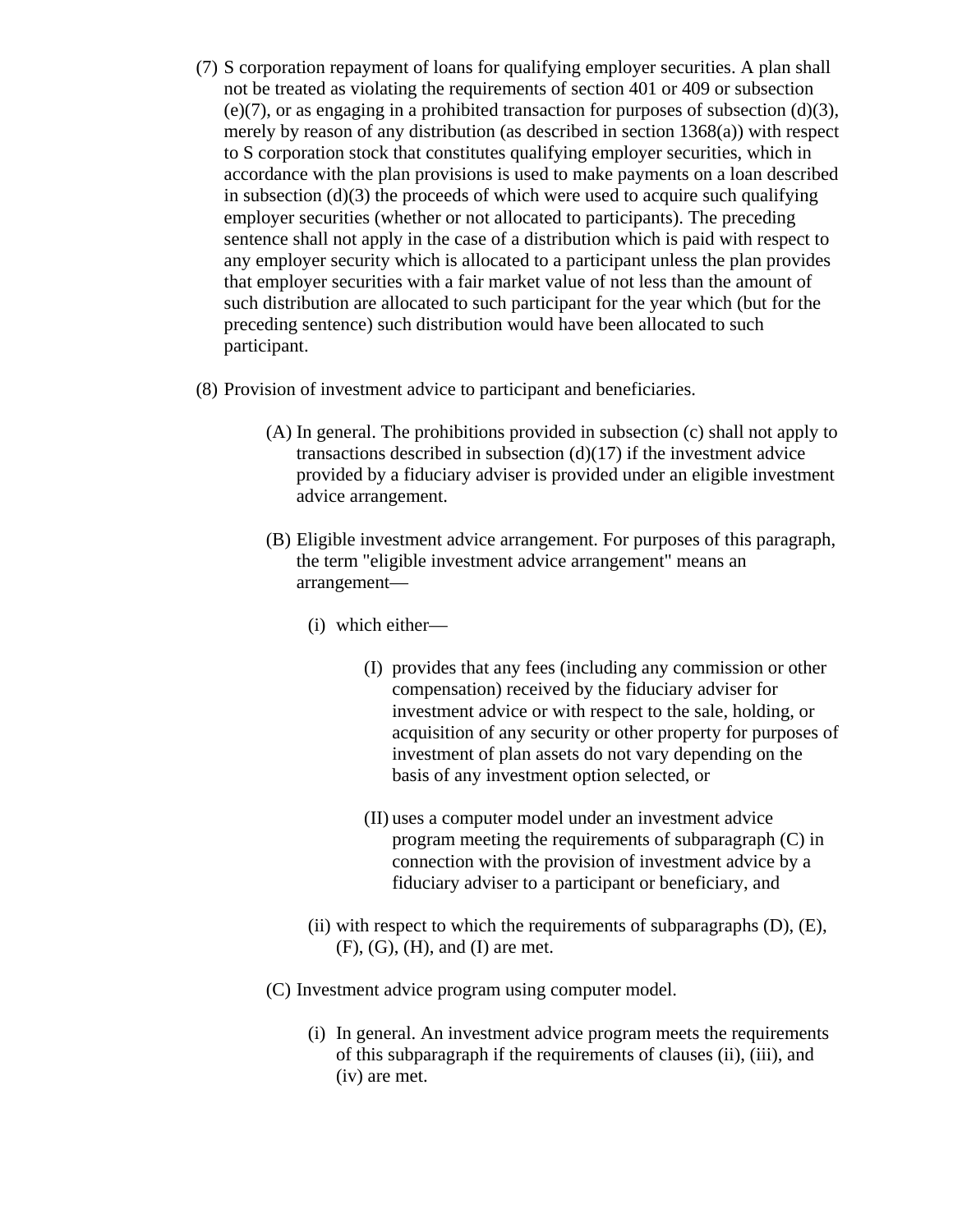- (ii) Computer model. The requirements of this clause are met if the investment advice provided under the investment advice program is provided pursuant to a computer model that—
	- (I) applies generally accepted investment theories that take into account the historic returns of different asset classes over defined periods of time,
	- (II) utilizes relevant information about the participant, which may include age, life expectancy, retirement age, risk tolerance, other assets or sources of income, and preferences as to certain types of investments,
	- (III) utilizes prescribed objective criteria to provide asset allocation portfolios comprised of investment options available under the plan,
	- (IV) operates in a manner that is not biased in favor of investments offered by the fiduciary adviser or a person with a material affiliation or contractual relationship with the fiduciary adviser, and
	- (V)takes into account all investment options under the plan in specifying how a participant's account balance should be invested and is not inappropriately weighted with respect to any investment option.

### (iii)Certification.

- (I) In general. The requirements of this clause are met with respect to any investment advice program if an eligible investment expert certifies, prior to the utilization of the computer model and in accordance with rules prescribed by the Secretary of Labor, that the computer model meets the requirements of clause (ii).
- (II) Renewal of certifications. If, as determined under regulations prescribed by the Secretary of Labor, there are material modifications to a computer model, the requirements of this clause are met only if a certification described in subclause (I) is obtained with respect to the computer model as so modified.
- (III) Eligible investment expert. The term "eligible investment expert" means any person which meets such requirements as the Secretary of Labor may provide and which does not bear any material affiliation or contractual relationship with any investment adviser or a related person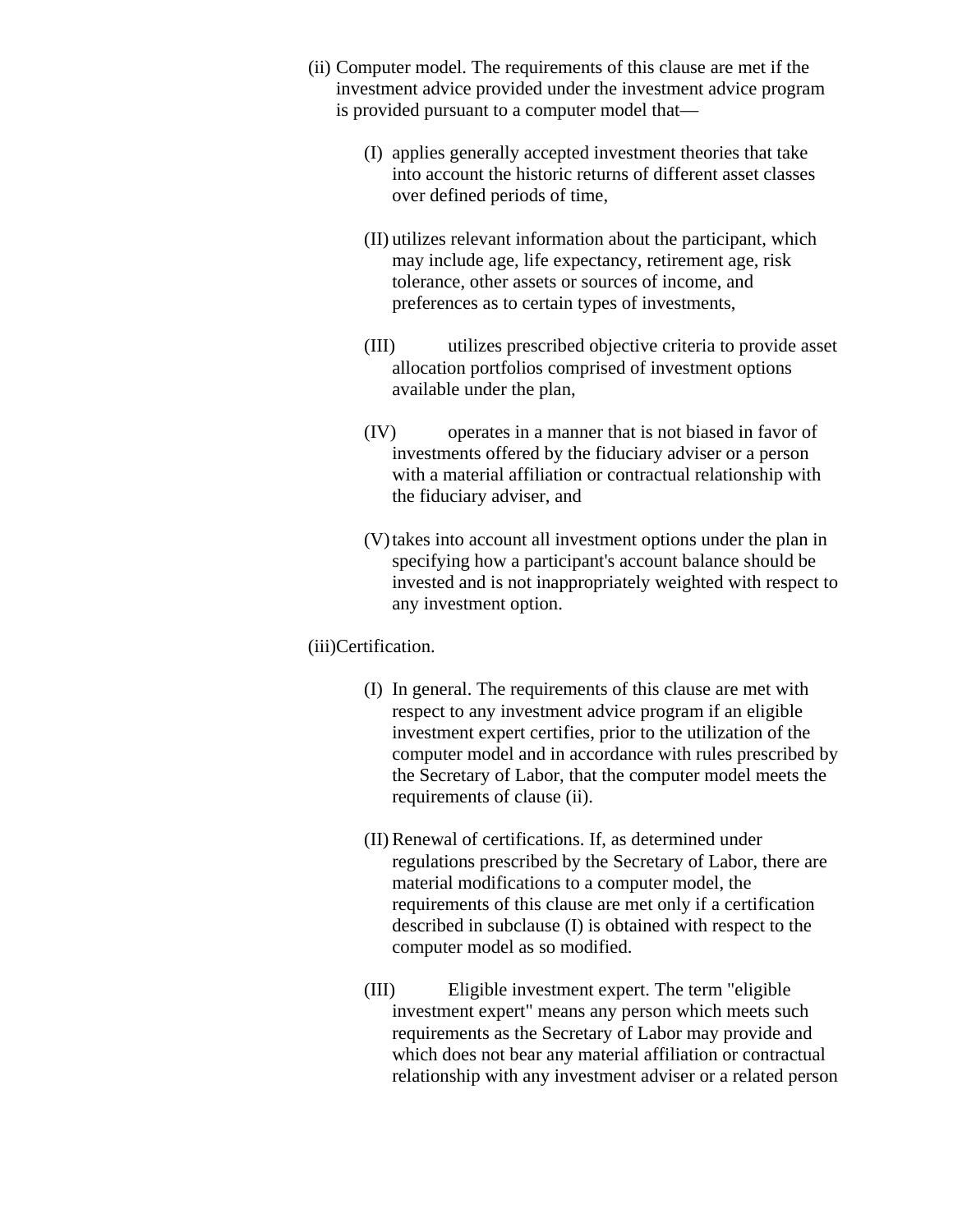thereof (or any employee, agent, or registered representative of the investment adviser or related person).

- (iv)Exclusivity of recommendation. The requirements of this clause are met with respect to any investment advice program if—
	- (I) the only investment advice provided under the program is the advice generated by the computer model described in clause (ii), and
	- (II) any transaction described in  $(d)(17)(A)(ii)$  occurs solely at the direction of the participant or beneficiary. Nothing in the preceding sentence shall preclude the participant or beneficiary from requesting investment advice other than that described in clause (i), but only if such request has not been solicited by any person connected with carrying out the arrangement.
- (D) Express authorization by separate fiduciary. The requirements of this subparagraph are met with respect to an arrangement if the arrangement is expressly authorized by a plan fiduciary other than the person offering the investment advice program, any person providing investment options under the plan, or any affiliate of either.
- (E) Audits.
	- (i) In general. The requirements of this subparagraph are met if an independent auditor, who has appropriate technical training or experience and proficiency and so represents in writing—
		- (I) conducts an annual audit of the arrangement for compliance with the requirements of this paragraph, and
		- (II) following completion of the annual audit, issues a written report to the fiduciary who authorized use of the arrangement which presents its specific findings regarding compliance of the arrangement with the requirements of this paragraph.
	- (ii) Special rule for individual retirement and similar plans. In the case of a plan described in subparagraphs (B) through (F) (and so much of subparagraph (G) as relates to such subparagraphs) of subsection  $(e)(1)$ , in lieu of the requirements of clause (i), audits of the arrangement shall be conducted at such times and in such manner as the Secretary of Labor may prescribe.
	- (iii)Independent auditor. For purposes of this subparagraph, an auditor is considered independent if it is not related to the person offering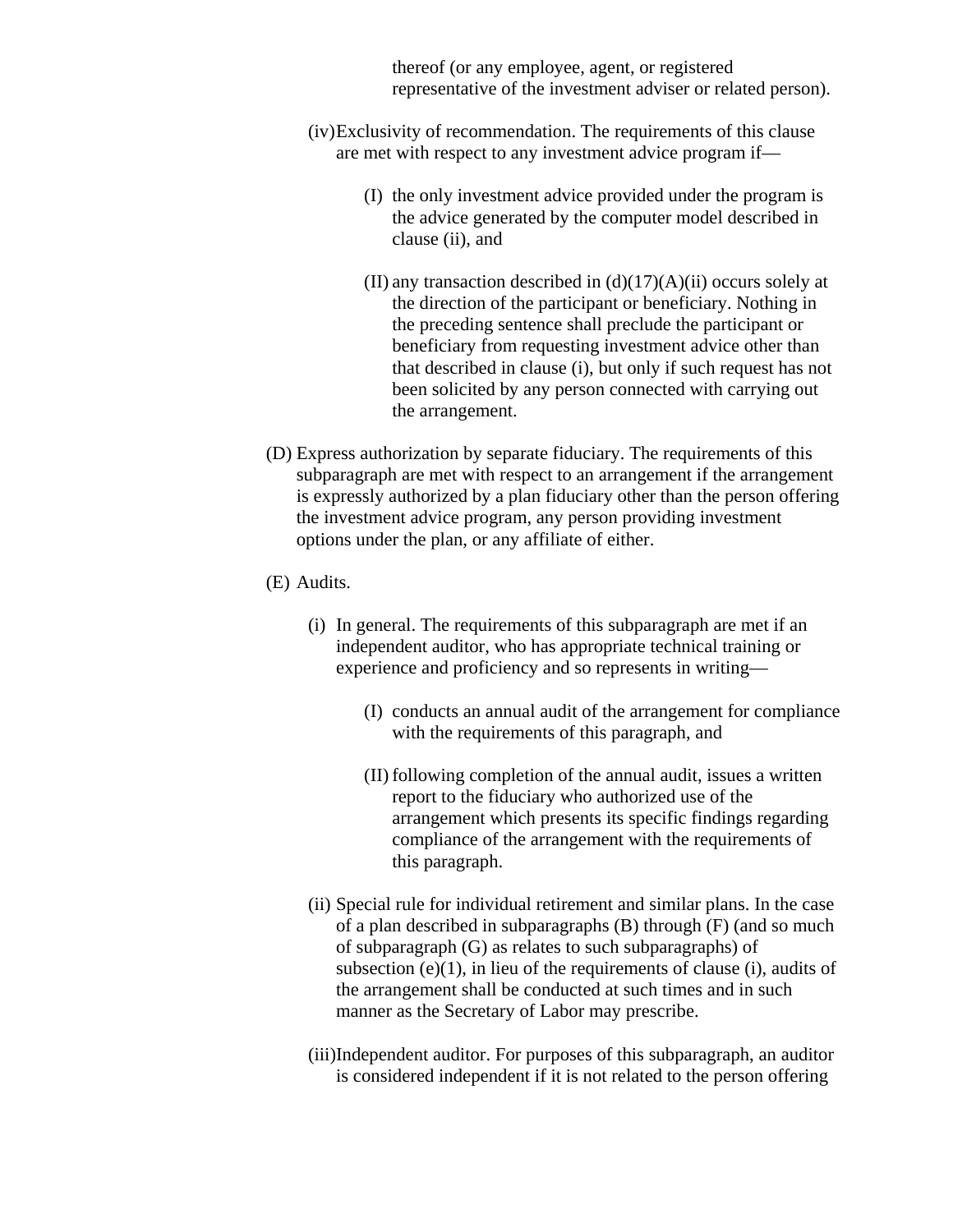the arrangement to the plan and is not related to any person providing investment options under the plan.

- (F) Disclosure. The requirements of this subparagraph are met if—
	- (i) the fiduciary adviser provides to a participant or a beneficiary before the initial provision of the investment advice with regard to any security or other property offered as an investment option, a written notification (which may consist of notification by means of electronic communication)—
		- (I) of the role of any party that has a material affiliation or contractual relationship with the fiduciary adviser, in the development of the investment advice program and in the selection of investment options available under the plan,
		- (II) of the past performance and historical rates of return of the investment options available under the plan,
		- (III) of all fees or other compensation relating to the advice that the fiduciary adviser or any affiliate thereof is to receive (including compensation provided by any third party) in connection with the provision of the advice or in connection with the sale, acquisition, or holding of the security or other property,
		- (IV) of any material affiliation or contractual relationship of the fiduciary adviser or affiliates thereof in the security or other property,
		- (V)the manner, and under what circumstances, any participant or beneficiary information provided under the arrangement will be used or disclosed,
		- (VI) of the types of services provided by the fiduciary adviser in connection with the provision of investment advice by the fiduciary adviser,
		- (VII) that the adviser is acting as a fiduciary of the plan in connection with the provision of the advice, and
		- (VIII) that a recipient of the advice may separately arrange for the provision of advice by another adviser, that could have no material affiliation with and receive no fees or other compensation in connection with the security or other property, and
	- (ii) at all times during the provision of advisory services to the participant or beneficiary, the fiduciary adviser—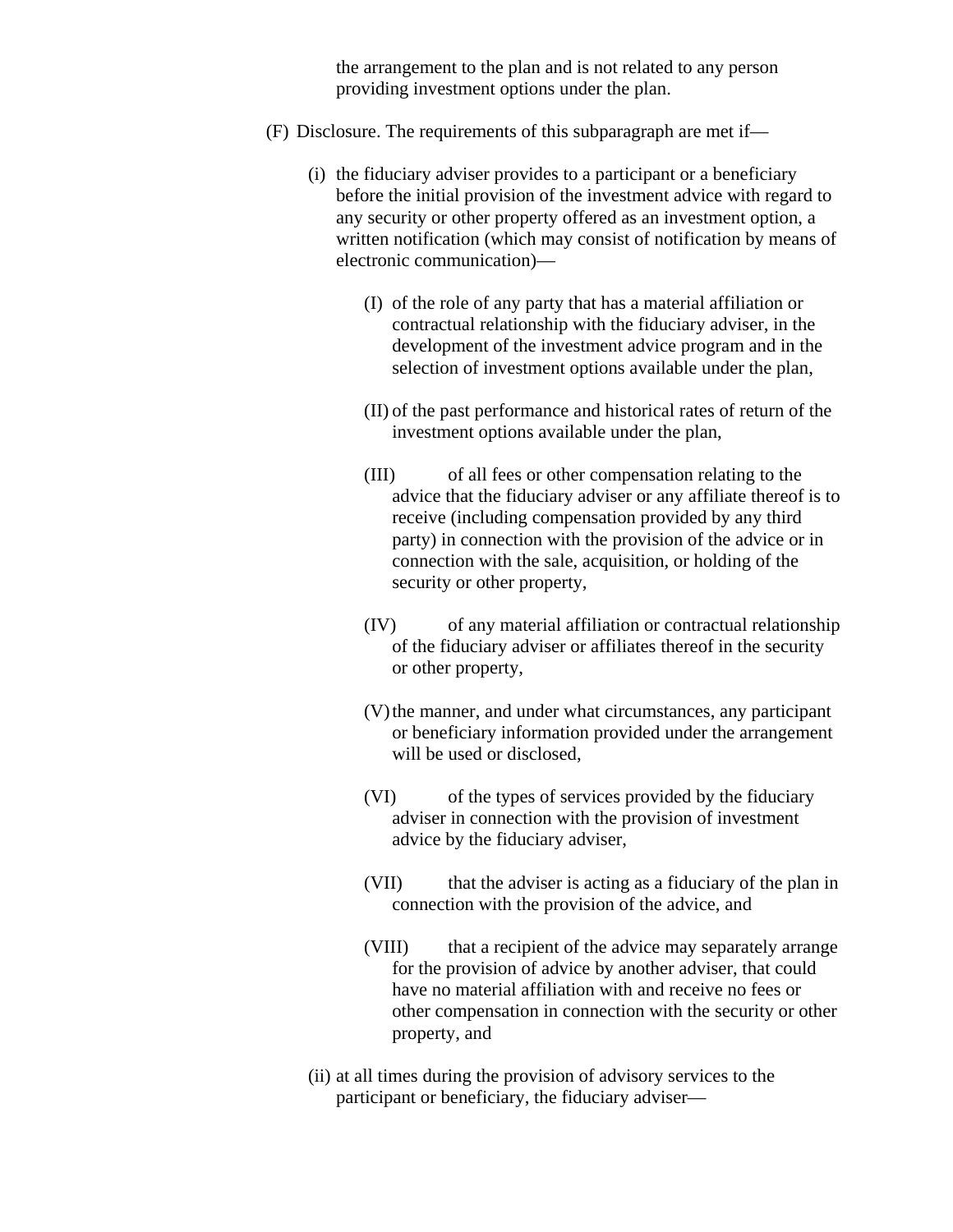- (I) maintains the information described in clause (i) in accurate form and in the manner described in subparagraph (H),
- (II) provides, without charge, accurate information to the recipient of the advice no less frequently than annually,
- (III) provides, without charge, accurate information to the recipient of the advice upon request of the recipient, and
- (IV) provides, without charge, accurate information to the recipient of the advice concerning any material change to the information required to be provided to the recipient of the advice at a time reasonably contemporaneous to the change in information.
- (G) Other conditions. The requirements of this subparagraph are met if—
	- (i) the fiduciary adviser provides appropriate disclosure, in connection with the sale, acquisition, or holding of the security or other property, in accordance with all applicable securities laws,
	- (ii) the sale, acquisition, or holding occurs solely at the direction of the recipient of the advice,
	- (iii)the compensation received by the fiduciary adviser and affiliates thereof in connection with the sale, acquisition, or holding of the security or other property is reasonable, and
	- (iv)the terms of the sale, acquisition, or holding of the security or other property are at least as favorable to the plan as an arm's length transaction would be.
- (H) Standards for presentation of information.
	- (i) In general. The requirements of this subparagraph are met if the notification required to be provided to participants and beneficiaries under subparagraph (F)(i) is written in a clear and conspicuous manner and in a manner calculated to be understood by the average plan participant and is sufficiently accurate and comprehensive to reasonably apprise such participants and beneficiaries of the information required to be provided in the notification.
	- (ii) Model form for disclosure of fees and other compensation. The Secretary of Labor shall issue a model form for the disclosure of fees and other compensation required in subparagraph (F)(i)(III) which meets the requirements of clause (i).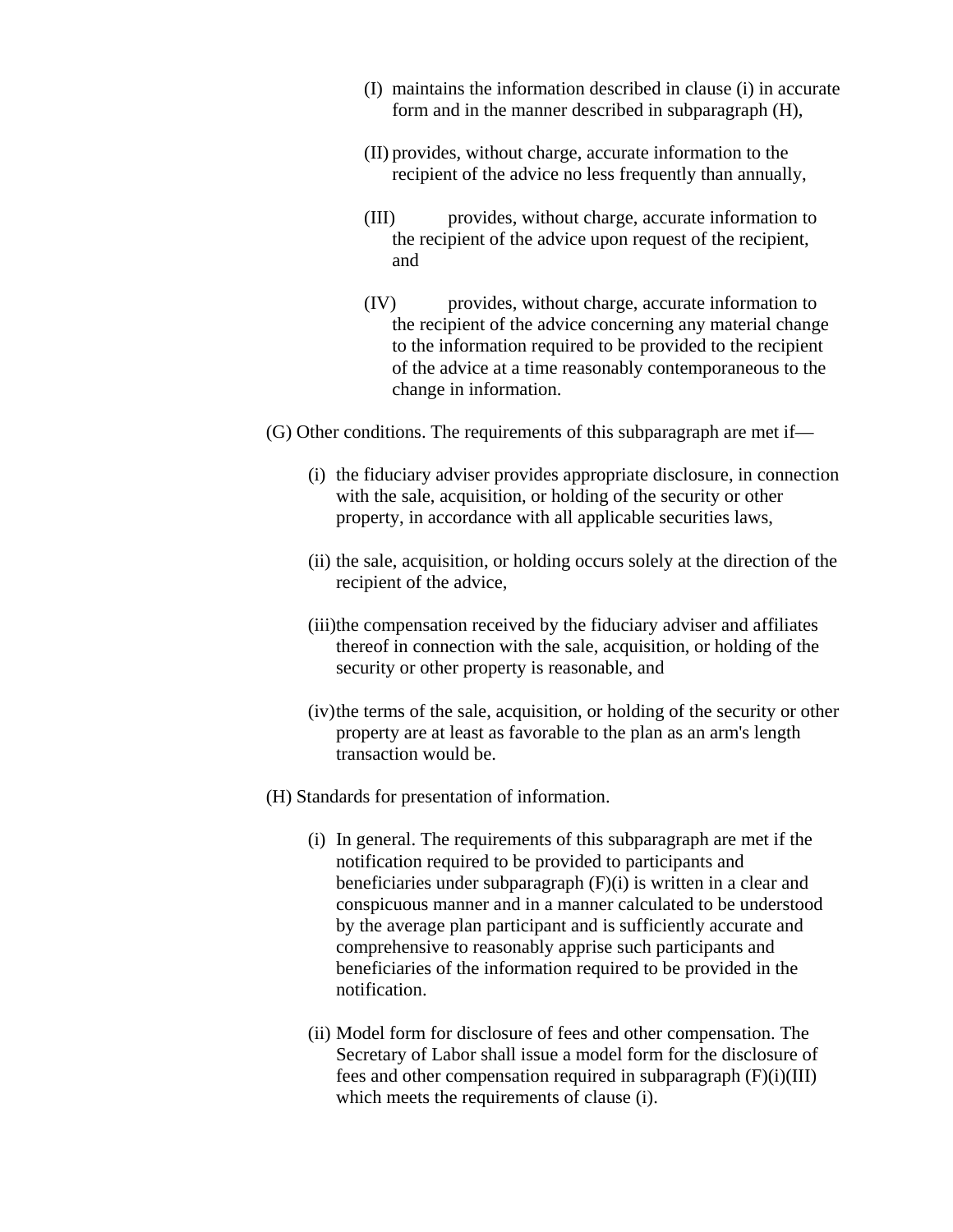- (I) Maintenance for 6 years of evidence of compliance. The requirements of this subparagraph are met if a fiduciary adviser who has provided advice referred to in subparagraph (A) maintains, for a period of not less than 6 years after the provision of the advice, any records necessary for determining whether the requirements of the preceding provisions of this paragraph and of subsection  $(d)(17)$  have been met. A transaction prohibited under subsection (c) shall not be considered to have occurred solely because the records are lost or destroyed prior to the end of the 6 year period due to circumstances beyond the control of the fiduciary adviser.
- (J) Definitions. For purposes of this paragraph and subsection  $(d)(17)$ 
	- (i) Fiduciary adviser. The term "fiduciary adviser" means, with respect to a plan, a person who is a fiduciary of the plan by reason of the provision of investment advice referred to in subsection  $(e)(3)(B)$  by the person to a participant or beneficiary of the plan and who is—
		- (I) registered as an investment adviser under the Investment Advisers Act of 1940 (15 U.S.C. 80b-1 et seq.) or under the laws of the State in which the fiduciary maintains its principal office and place of business,
		- (II) a bank or similar financial institution referred to in subsection (d)(4) or a savings association (as defined in section 3(b)(1) of the Federal Deposit Insurance Act (12) U.S.C. 1813(b)(1)), but only if the advice is provided through a trust department of the bank or similar financial institution or savings association which is subject to periodic examination and review by Federal or State banking authorities,
		- (III) an insurance company qualified to do business under the laws of a State,
		- (IV) a person registered as a broker or dealer under the Securities Exchange Act of 1934 (15 U.S.C. 78a et seq.),
		- (V) an affiliate of a person described in any of subclauses (I) through (IV), or
		- (VI) an employee, agent, or registered representative of a person described in subclauses (I) through (V) who satisfies the requirements of applicable insurance, banking, and securities laws relating to the provision of the advice. For purposes of this title, a person who develops the computer model described in subparagraph (C)(ii) or markets the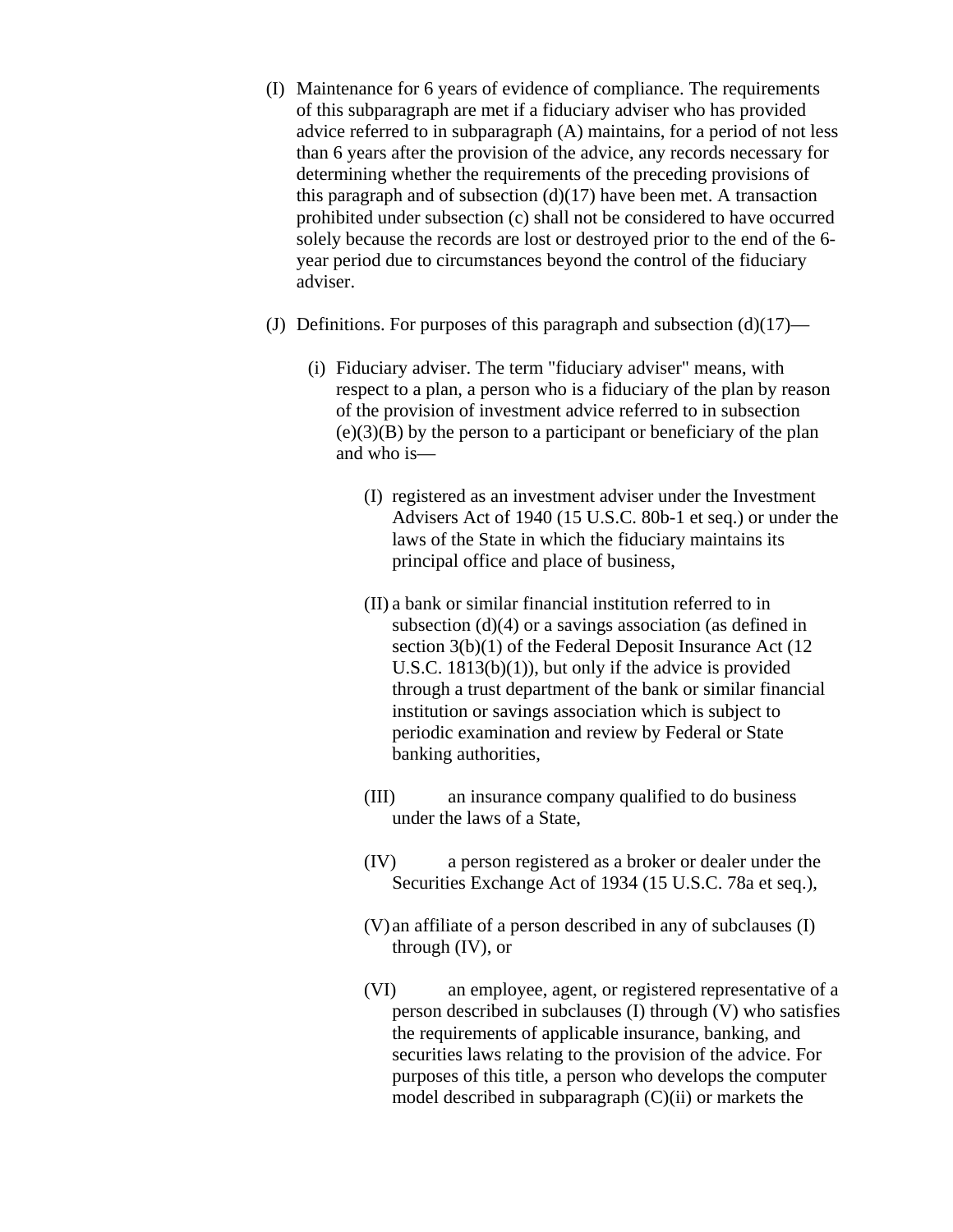investment advice program or computer model shall be treated as a person who is a fiduciary of the plan by reason of the provision of investment advice referred to in subsection  $(e)(3)(B)$  to a participant or beneficiary and shall be treated as a fiduciary adviser for purposes of this paragraph and subsection  $(d)(17)$ , except that the Secretary of Labor may prescribe rules under which only 1 fiduciary adviser may elect to be treated as a fiduciary with respect to the plan.

- (ii) Affiliate. The term "affiliate" of another entity means an affiliated person of the entity (as defined in section  $2(a)(3)$  of the Investment Company Act of 1940 (15 U.S.C. 80a-2(a)(3))).
- (iii)Registered representative. The term "registered representative" of another entity means a person described in section 3(a)(18) of the Securities Exchange Act of 1934 (15 U.S.C. 78c(a)(18)) (substituting the entity for the broker or dealer referred to in such section) or a person described in section  $202(a)(17)$  of the Investment Advisers Act of 1940 (15 U.S.C. 80b-2(a)(17)) (substituting the entity for the investment adviser referred to in such section).
- (9) Block trade. The term "block trade" means any trade of at least 10,000 shares or with a market value of at least \$200,000 which will be allocated across two or more unrelated client accounts of a fiduciary.
- (10) Adequate consideration. The term "adequate consideration" means—
	- (A) in the case of a security for which there is a generally recognized market—
		- (i) the price of the security prevailing on a national securities exchange which is registered under section 6 of the Securities Exchange Act of 1934, taking into account factors such as the size of the transaction and marketability of the security, or
		- (ii) if the security is not traded on such a national securities exchange, a price not less favorable to the plan than the offering price for the security as established by the current bid and asked prices quoted by persons independent of the issuer and of the party in interest, taking into account factors such as the size of the transaction and marketability of the security, and
	- (B) in the case of an asset other than a security for which there is a generally recognized market, the fair market value of the asset as determined in good faith by a fiduciary or fiduciaries in accordance with regulations prescribed by the Secretary of Labor.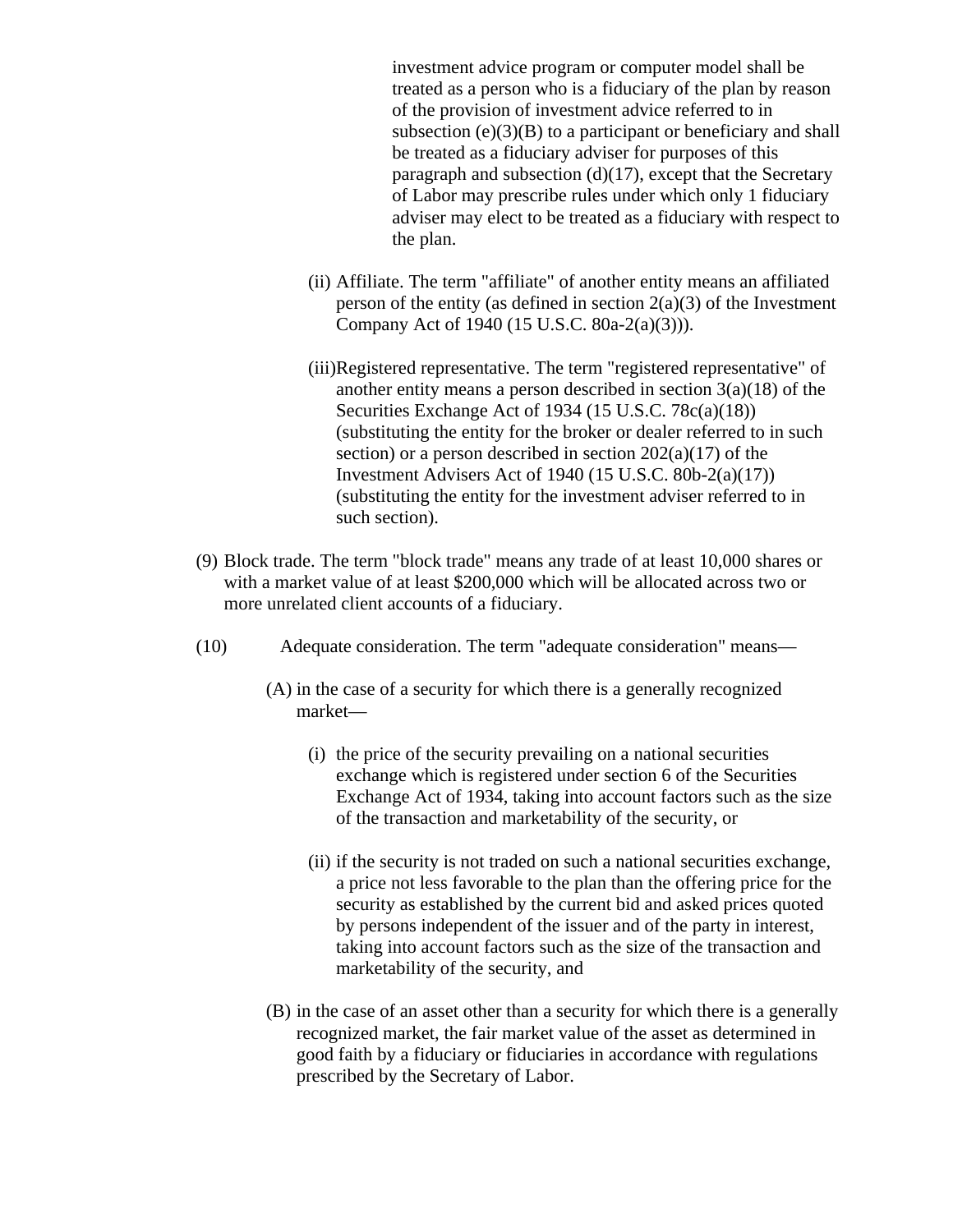### (11) Correction period.

 $(A)$  In general. For purposes of subsection  $(d)(23)$ , the term "correction period" means the 14-day period beginning on the date on which the disqualified person discovers, or reasonably should have discovered, that the transaction would (without regard to this paragraph and subsection (d)(23)) constitute a prohibited transaction.

## (B) Exceptions.

- (i) Employer securities. Subsection  $(d)(23)$  does not apply to any transaction between a plan and a plan sponsor or its affiliates that involves the acquisition or sale of an employer security (as defined in section 407(d)(1) of the Employee Retirement Income Security Act of 1974) or the acquisition, sale, or lease of employer real property (as defined in section 407(d)(2) of such Act).
- (ii) Knowing prohibited transaction. In the case of any disqualified person, subsection (d)(23) does not apply to a transaction if, at the time the transaction is entered into, the disqualified person knew (or reasonably should have known) that the transaction would (without regard to this paragraph) constitute a prohibited transaction.
- (C) Abatement of tax where there is a correction. If a transaction is not treated as a prohibited transaction by reason of subsection  $(d)(23)$ , then no tax under subsections (a) and (b) shall be assessed with respect to such transaction, and if assessed the assessment shall be abated, and if collected shall be credited or refunded as an overpayment.
- (D) Definitions. For purposes of this paragraph and subsection (d)(23)—
	- (i) Security. The term "security" has the meaning given such term by section  $475(c)(2)$  (without regard to subparagraph (F)(iii) and the last sentence thereof).
	- (ii) Commodity. The term "commodity" has the meaning given such term by section  $475(e)(2)$  (without regard to subparagraph (D)(iii) thereof).
	- (iii)Correct. The term "correct" means, with respect to a transaction—
		- (I) to undo the transaction to the extent possible and in any case to make good to the plan or affected account any losses resulting from the transaction, and
		- (II) to restore to the plan or affected account any profits made through the use of assets of the plan.